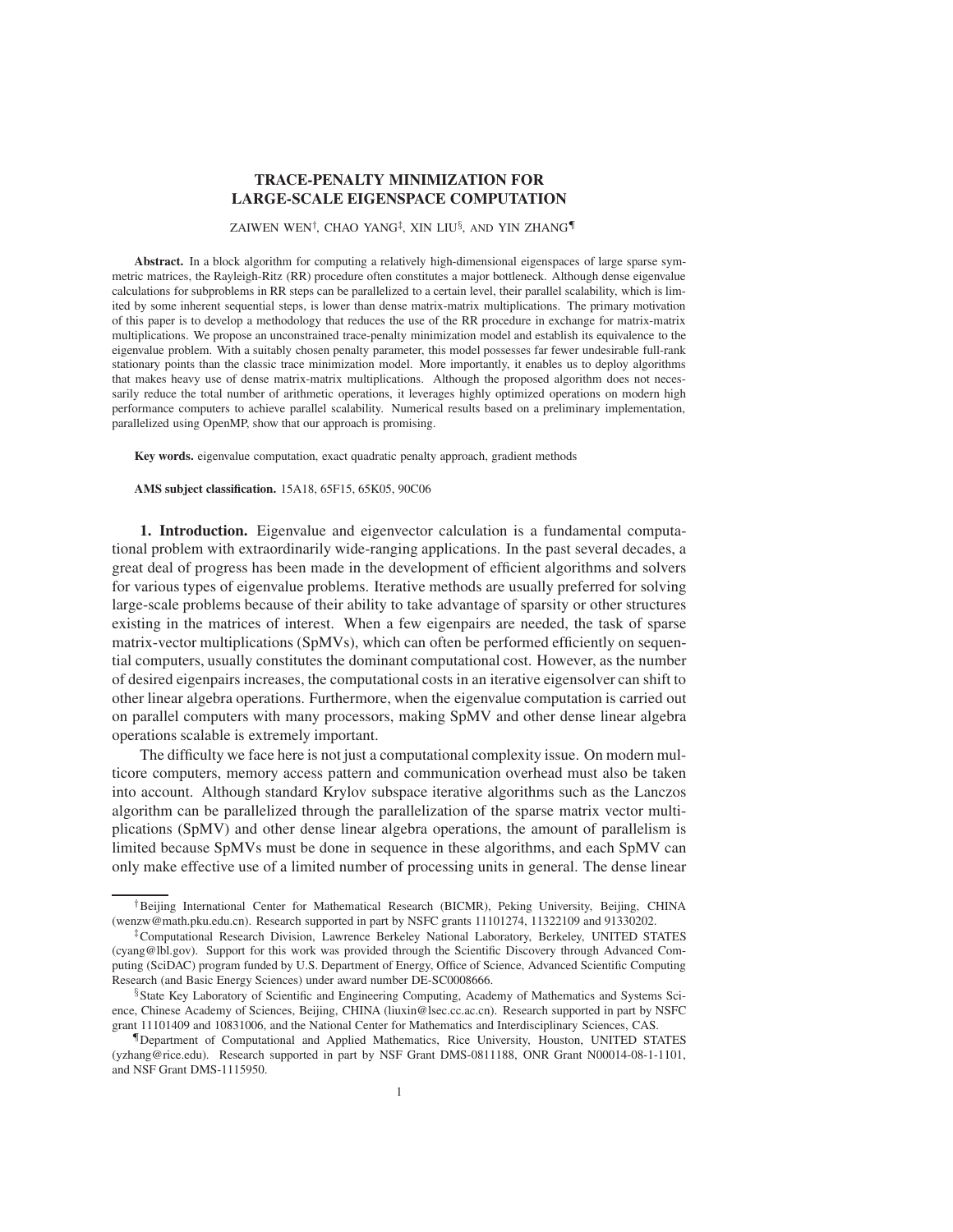algebra operations are limited to level-2 BLAS operations. These issues are also pertinent to the Jacobi-Davidson (JD) type of algorithms in which eigenvalues are computed one at a time. Block methods, such as the locally optimal block preconditioned conjugate gradient (LOBPCG) algorithm [8], the block Krylov-Schur algorithm [22] and the Chebyshev-Davidson algorithm [20, 21], are more scalable because more concurrency can be exploited in multiplying a sparse matrix with a block of vectors and there are opportunities to use level-3 BLAS to perform some of the dense linear algebra operations.

However, there are two types of operations that can potentially become bottlenecks in a block method. One is the construction and/or maintenance of orthonormal bases for subspaces from which approximate eigenvalues and eigenvectors are extracted at each iteration. This type of operations is often carried out through either a Gram-Schmidt procedure (e.g. in the Lanczos algorithms) or a QR factorization. Another potentially high-cost procedure is the extraction of  $k$  pairs of eigenvalue and eigenvector approximations from a subspace of dimension  $p > k$ . This procedure involves solving a *p*-dimensional dense eigenvalue problem and assembling the so-called Ritz vectors which are approximate eigenvectors in the original space. Because the Ritz vectors are mutally orthonormal, this procedure can sometimes be viewed as a way to construct an orthonormal basis. However, in this paper, we will distinguish RR from standard basis orthonormalization. The later can be made efficient by using a proper algorithm whose computation is dominated by level-3 BLAS (BLAS3), whereas the need to solve a dense eigenvalue problem in the RR procedure makes the performance optimization of RR difficult. When the number of desired eigenvalues k is small, the cost of solving a  $k \times k$ dense eigenvalue problem is minor or even negligible relative to other computations. However, when  $k$  increases to a moderate portion of the matrix dimension  $n$ , solving the dense eigenvalue problem can represent a significant, or even dominant, portion of the overall cost. This is partly due to the fact that algorithms for computing eigenvalues and eigenvectors of a projected dense matrix are not easy to parallelize. Although parallel algorithms are available in multi-thread LAPACK [1] libraries for shared-memory parallel computers and in the ScaLAPACK [3] library for distributed-memory parallel computers, the parallel efficiency of these algorithms is often limited to a relatively small number of processors or cores. When a large number of processing units are involved, the thread or communication overhead can be significant.

In this paper, we present a block algorithm for computing  $k$  algebraically smallest eigenvalues of a real symmetric matrix  $A \in \mathbb{R}^{n \times n}$  and their corresponding eigenvectors, though the same methodology can easily be applied to compute the largest eigenvalues and to compute eigenvalues of complex Hermitian matrices. Our approach reformulates the trace minimization model for eigenvalue problems. It is well known that the invariant subspace associated with a set of  $k$  algebraically smallest eigenvalues of  $A$  yields an optimal solution to the following trace minimization problem with orthogonality constraints

(1.1) 
$$
\min_{X \in \mathbb{R}^{n \times k}} \text{tr}(X^{\text{T}} A X), \text{ s.t. } X^{\text{T}} X = I.
$$

A main theoretical result of this paper is to establish an equivalence relationship between problem (1.1) and the following unconstrained optimization problem

(1.2) 
$$
\min_{X \in \mathbb{R}^{n \times k}} f_{\mu}(X) := \frac{1}{2} \text{tr}(X^{\text{T}} A X) + \frac{\mu}{4} ||X^{\text{T}} X - I||_F^2,
$$

when the penalty parameter  $\mu > 0$  takes suitable finite values. As is well recognized, the objective function in (1.2) is the classic quadratic (or Courant) penalty function [4, 11, 16] for the constrained problem (1.1). Generally speaking, the classic quadratic penalty model approaches the original constrained problem only as the penalty parameter  $\mu$  goes to infinity.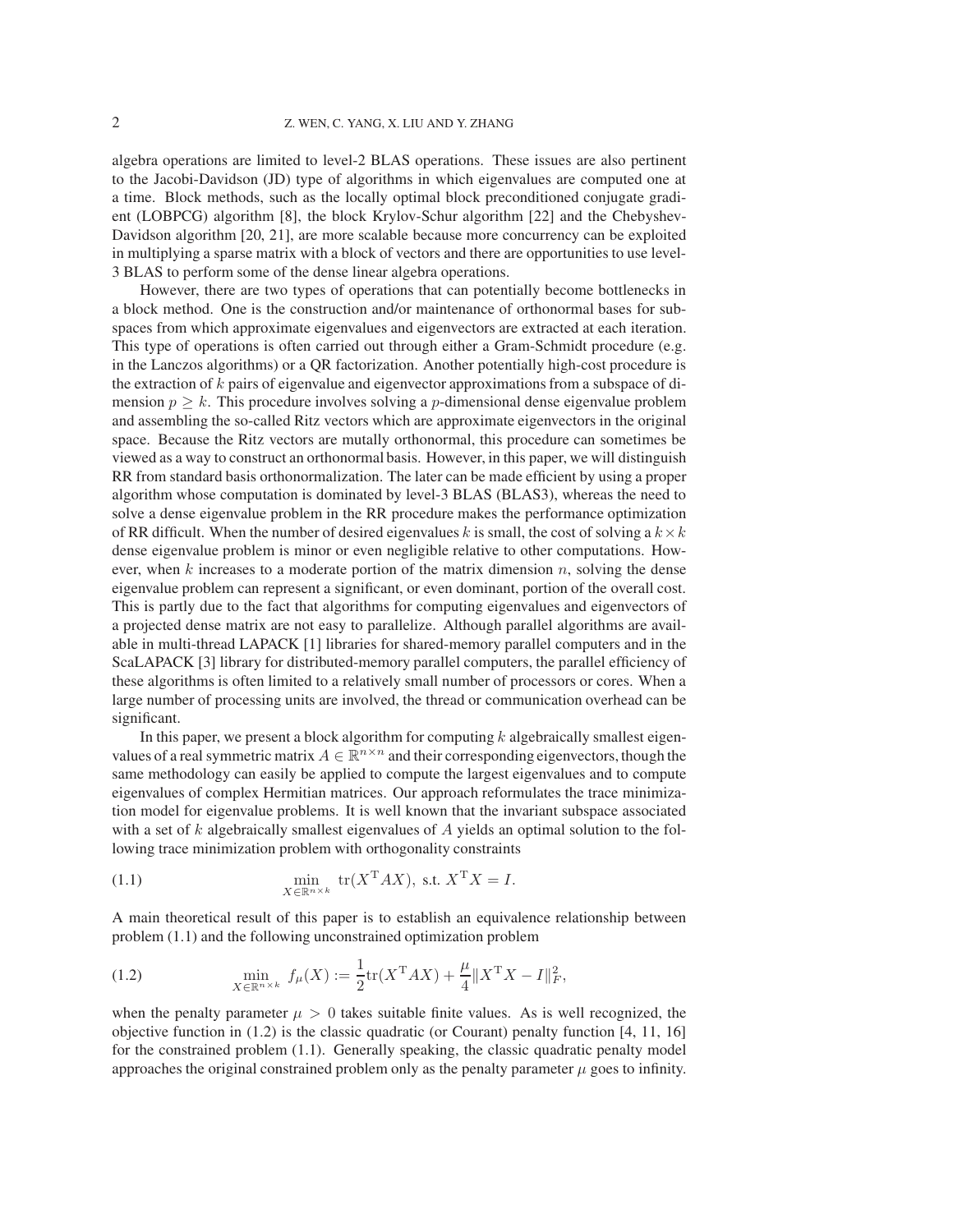However, we show that problem (1.2) is essentially equivalent to (1.1) in terms of finding an optimal eigenspace and it excludes all full-rank non-optimal stationary points when the penalty parameter  $\mu$  is appropriately chosen.

We will call the approach of solving model (1.2) *trace-penalty minimization*. A key difference between trace minimization model (1.2), which can be solved by a number of algorithms such as the LOBPCG and the TRACEMIN algorithm proposed in [13], and tracepenalty minimization is that explicit orthogonality of  $X$  is no longer required in the latter, which immediately opens up the possibility of doing far fewer RR steps including far fewer orthogonalizations and other RR-related operations. In exchange, as will be demonstrated later, more dense matrix-matrix multiplications are performed (to a less extent, also more SpMV). A major potential advantage of replacing RR steps by dense matrix-matrix multiplications is that the latter operations have much better parallel scalability and are highly optimized for modern high performance computers. In addition, one could incorporate preconditioning into trace-penalty minimization in a straightforward manner.

We consider applying gradient-type methods to the trace-penalty minimization problem (1.2). These methods can often quickly reach the vicinity of an optimal solution and produce a moderately accurate approximation. In many applications, rough or moderately accurate approximations are often sufficient. One of such instances is when solving a nonlinear eigenvalue problem, one approximately solves a sequence of linearized eigenvalue problems one after another (such as in solving the Kohn-Sham equation in electronic structure calculation by "self-consistent field" iterations [12]). Once good estimates are at hand, there exist a number of techniques that can perform further refinements to obtain a higher accuracy. For the proposed trace-penalty minimization problem (1.2), we have experimented with various algorithmic options in Matlab, developed a Fortran implementation and parallelized it using OpenMP. Preliminary numerical comparison with some of the existing approaches shows that our approach is promising.

The rest of this paper is organized as follows. We analyze the trace-penalty minimization model in Section 2. Our algorithms and several implementation details are discussed in Section 3. The cost analysis and comparison are provided in Section 4. Numerical results are reported in Section 5. Finally, we conclude the paper in Section 5.

# 2. Trace-Penalty Minimization: Model Analysis.

2.1. Equivalence Between Trace and Trace-Penalty Minimizations. For a given real symmetric matrix  $A = A^T \in \mathbb{R}^{n \times n}$ , an eigenvalue decomposition of A is defined as

$$
(2.1) \t\t A = Q_n \Lambda_n Q_n^{\mathrm{T}},
$$

where, for any integer  $i \in [1, n]$ ,

$$
(2.2) \tQ_i = [q_1, q_2, \ldots, q_i] \in \mathbb{R}^{n \times i}, \quad \Lambda_i = \text{diag}(\lambda_1, \lambda_2, \ldots, \lambda_i) \in \mathbb{R}^{i \times i},
$$

so that  $Q_i^T Q_i = I \in \mathbb{R}^{i \times i}$  and  $\Lambda_i$  is diagonal. The columns  $q_1, \ldots, q_n$  of  $Q_n$  are eigenvectors of A associated with eigenvalues  $\lambda_1, \lambda_2, \cdots, \lambda_n$ , respectively, which are assumed to be in an ascending order,

$$
\lambda_1 \leq \lambda_2 \leq \cdots \leq \lambda_n.
$$

We note the non-uniqueness of eigenvalue decomposition  $(2.1)$ . One could not only alter the signs of eigenvectors, but also choose different unit eigenvectors associated with eigenvalues of multiplicity greater than one. For convenience, we will treat  $(2.1)$  as a generic form of decomposition that represents all possible alternatives.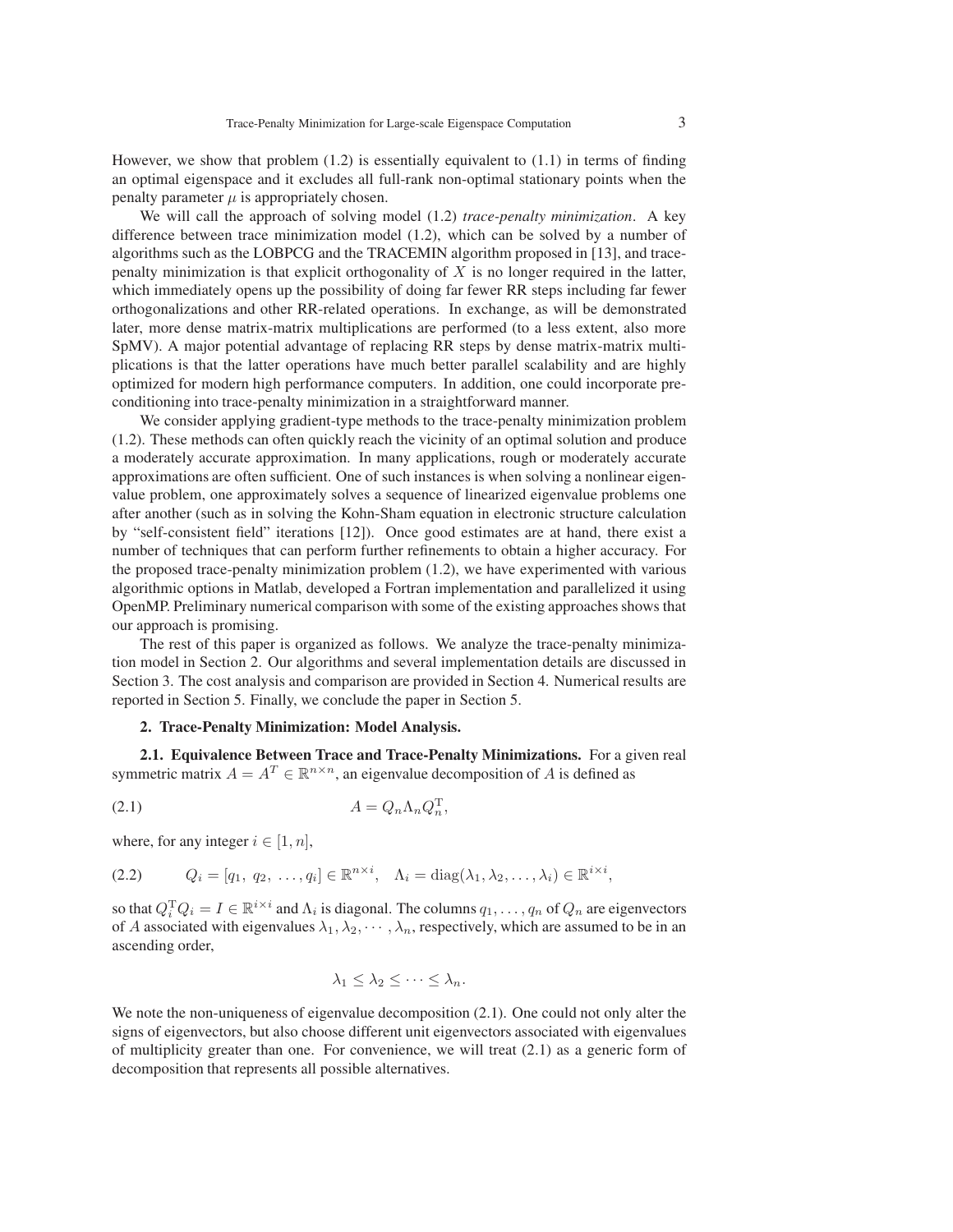Given a positive integer  $k \leq n$ , it is well known that the eigenvector matrix  $Q_k$  is a solution to the trace minimization problem  $(1.1)$ . As is stated in the introduction, instead of solving  $(1.1)$  directly, we propose to solve the trace-penalty minimization problem  $(1.2)$ . These two problems are said to be *equivalent* if each of its global minimizers spans a k-dimensional eigenspace associated with  $k$  smallest eigenvalues of  $A$ . The main theoretical result is that (1.2) is equivalent to (1.1) when the penalty parameter  $\mu$  satisfies  $\mu > \max(0, \lambda_k)$ . That is,  $\mu$  does not need to be set to an extremely large value, which could cause numerical difficulty in solving the minimization problem.

THEOREM 2.1. *Problem (1.2) is equivalent to (1.1) if and only if*

$$
\mu > \max(0, \lambda_k).
$$

*Specifically, any global minimizer*  $\hat{X}$  *of* (1.2) *has a singular-value decomposition of the form:* 

(2.4) 
$$
\hat{X} = Q_k (I - \Lambda_k / \mu)^{1/2} V^{\rm T}
$$

*where*  $Q_k$  *and*  $\Lambda_k$  *are defined as in* (2.2)*, and*  $V \in \mathbb{R}^{k \times k}$  *is any orthogonal matrix.* 

The proof of Theorem 2.1 is given in the Appendix A.1. In the next theorem, we show that the trace-penalty minimization model (1.2) can have far fewer undesirable, full-rank stationary points than the trace minimization model (1.1). Hence, when the penalty parameter is suitably chosen, one could reasonably argue that from an optimization point of view tracepenalty minimization is theoretically more desirable than trace minimization.

THEOREM 2.2. If  $\mu \in (\max(0, \lambda_k), \lambda_n)$ , then  $f_{\mu}(X)$  has no local maxima, nor lo*cal minima other than the global minimum attained by* Xˆ *defined in (2.4). Moreover, if*  $\mu \in (\max(0, \lambda_k), \lambda_{k+p})$  *where*  $\lambda_{k+p}$  *is the smallest eigenvalue greater than*  $\lambda_k$ *, then all k*-dimensional stationary points of  $f_{\mu}(X)$  must be global minimizers.

The proof of Theorem 2.2 is given in the Appendix A.2.

2.2. Optimality Conditions and the Condition Number of the Hessian. The firstorder necessary condition for trace-penalty minimization (1.2) is simply

(2.5) 
$$
\nabla f_{\mu}(X) = AX + \mu X(X^{\mathrm{T}}X - I) = 0.
$$

Given any approximate solution X of (1.2). Let  $Y(X)$  be any orthonormal basis of the subspace spanned by columns of  $X$ . The violation of the first-order necessary conditions of the trace minimization (1.1) can be measured by the Frobenious norm of the residual

$$
R(X) \triangleq AY(X) - Y(X) (Y(X)^{\mathrm{T}}AY(X)).
$$

It can be shown that

$$
||R(X)||_F \le \sigma_{\min}^{-1}(X) ||\nabla f_{\mu}(X)||_F,
$$

Moreover, for any global minimizer  $\hat{X}$  and any  $\epsilon > 0$ , there exists  $\delta > 0$  such that whenever  $||X - \hat{X}||_F \leq \delta,$ 

(2.6) 
$$
||R(X)||_F \leq \frac{1+\epsilon}{\sqrt{1-\lambda_k/\mu}} ||\nabla f_\mu(X)||_F.
$$

The Fréchet derivative of  $\nabla f_\mu$  at X, or the Hessian of  $f_\mu(X)$ , has the operator form

(2.7) 
$$
\nabla^2 f_\mu(X)(S) = AS + \mu S(X^{\mathrm{T}} X - I) + \mu X(S^{\mathrm{T}} X + X^{\mathrm{T}} S).
$$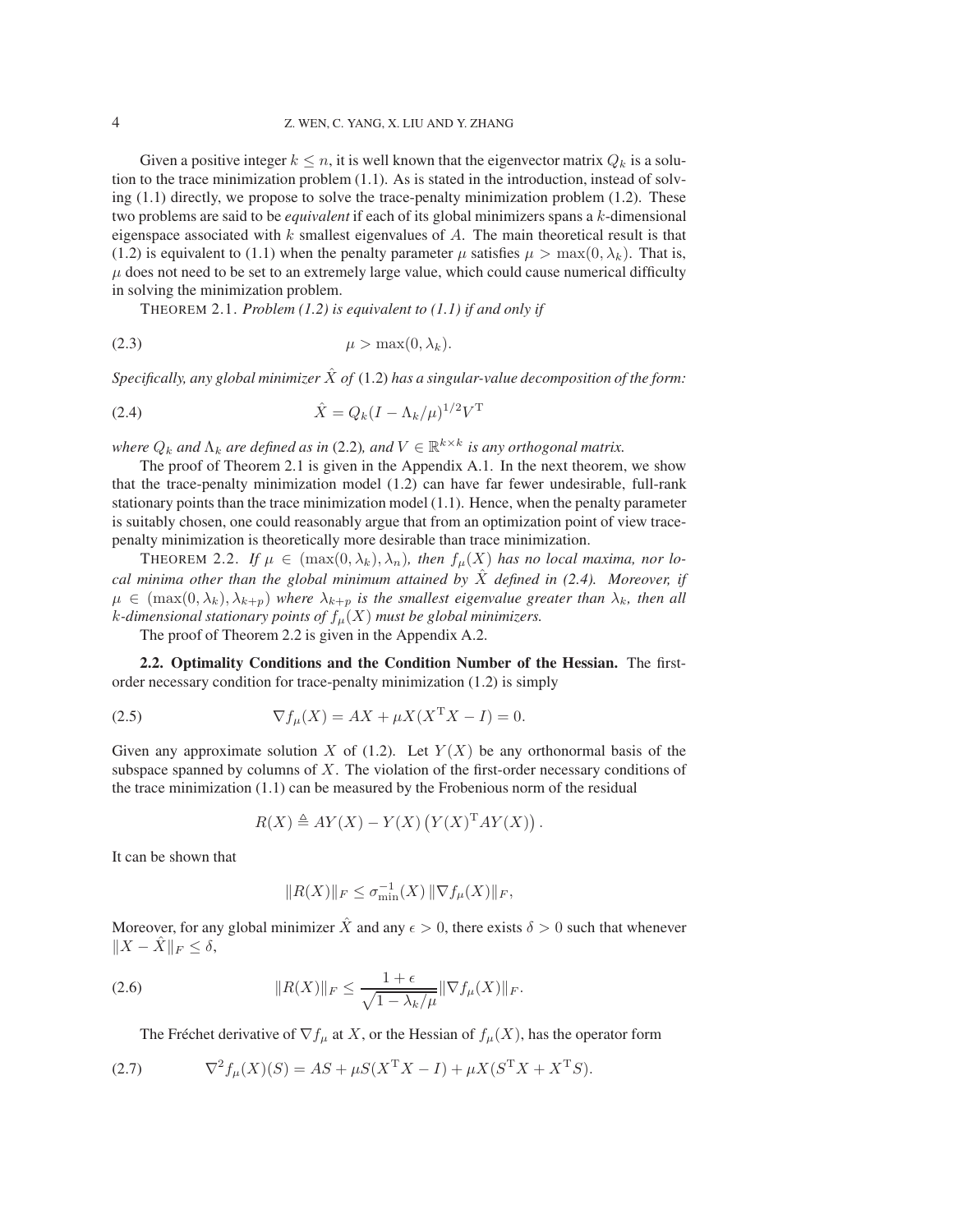The condition number of the Hessian at a global minimizer  $\hat{X}$  of (1.2) is defined as

$$
\kappa(\nabla^2 f_\mu(\hat{X})) = \lambda_{\max}(\nabla^2 f_\mu(\hat{X})) / \lambda_{\min}(\nabla^2 f_\mu(\hat{X})),
$$

where  $\lambda_{\max}(\cdot)$  (or  $\lambda_{\min}(\cdot)$ ) stands for the largest (or the smallest) eigenvalue of the referred matrix. Obviously,  $\kappa$  is infinity when the involved matrix is singular.

If  $k = 1$  and  $\lambda_1 < \lambda_2$ , according to Theorem 2.1 there exists exactly two isolated global minimizers for (1.2) at which the Hessian of  $f_\mu$  is nonsingular. If  $\lambda_1 = \lambda_2$ , however, the Hessian of  $f_{\mu}$  becomes singular throughout the solution set since the multiplicity is greater than one. In the case of  $k > 1$ , it follows from Theorem 2.1 that there is no isolated global minimizer. Hence, the Hessian at any solution is singular. The following result examines the restricted condition number of the Hessian outside of the optimal eigenspace.

LEMMA 2.3. Let  $k > 1$ ,  $\mu > \max(0, \lambda_k)$  and X be any global minimizer of  $f_\mu$  in (1.2). *Then*

$$
(2.8) \qquad \kappa \left( \nabla^2 f_\mu(\hat{X}) \Big|_{Q_k^\perp} \right) \triangleq \frac{\max\limits_{S \in Q_k^\perp} \left\{ \text{tr}(S^T \nabla^2 f_\mu(\hat{X})(S)) \right\}}{\min\limits_{S \in Q_k^\perp} \left\{ \text{tr}(S^T \nabla^2 f_\mu(\hat{X})(S)) \right\}} = \frac{\lambda_n - \lambda_1}{\lambda_{k+1} - \lambda_k},
$$

*where*  $Q_k^{\perp} = \{ S \in \mathbb{R}^{n \times k} \mid \text{tr}(S^{\mathrm{T}}S) = 1, S^{\mathrm{T}}Q_k = 0 \}.$ 

The proof of Lemma 2.3 is given in Appendix A.3. Not surprisingly, one can expect some difficulty arising from the existence of a narrow gap  $\lambda_{k+1} - \lambda_k$  (also known as a cluster at a critical location) relative to the total spectrum length  $\lambda_n - \lambda_1$ . This difficulty represents a common challenge to eigensolvers in general. However, since the extreme cases are attained by rank-one matrices (see the proof in Appendix A.3), the worst-case conditioning in (2.8) is unlikely to happen in practice as converging iterates remain full rank near a solution.

2.3. Extensions. It is not difficult to see that our analysis in this section, as well as the algorithmic framework described in the next section, can be extended to the generalized eigenvalue problem:

(2.9) 
$$
\min_{X \in \mathbb{R}^{n \times k}} \text{tr}(X^{\mathrm{T}} A X), \text{ s.t. } X^{\mathrm{T}} B X = I,
$$

where  $B$  is symmetric and positive definite. In this case, the trace-penalty minimization model is simply

(2.10) 
$$
\min_{X \in \mathbb{R}^{n \times k}} f_{\mu}(X) := \frac{1}{2} \text{tr}(X^{\text{T}} A X) + \frac{\mu}{4} ||X^{\text{T}} B X - I||_F^2.
$$

Another useful extension is to find eigenvectors in the orthogonal complement of the column-space of a given U such that  $U<sup>T</sup>U = I$ , that is:

(2.11) 
$$
\min_{X \in \mathbb{R}^{n \times k}} \text{tr}(X^{\mathrm{T}}AX), \text{ s.t. } X^{\mathrm{T}}BX = I, \quad U^{\mathrm{T}}X = 0.
$$

The variation  $(2.11)$  can arise from a deflation procedure where U is constructed from already converged eigenvectors. The trace-penalty minimization model corresponding to (2.11) is

(2.12) 
$$
\min_{X \in \mathbb{R}^{n \times k}} f_{\mu}(X) := \frac{1}{2} \text{tr}(X^{\text{T}} A X) + \frac{\mu}{4} ||X^{\text{T}} B X - I||_F^2, \text{ s.t. } U^{\text{T}} X = 0.
$$

### 3. Algorithmic Framework.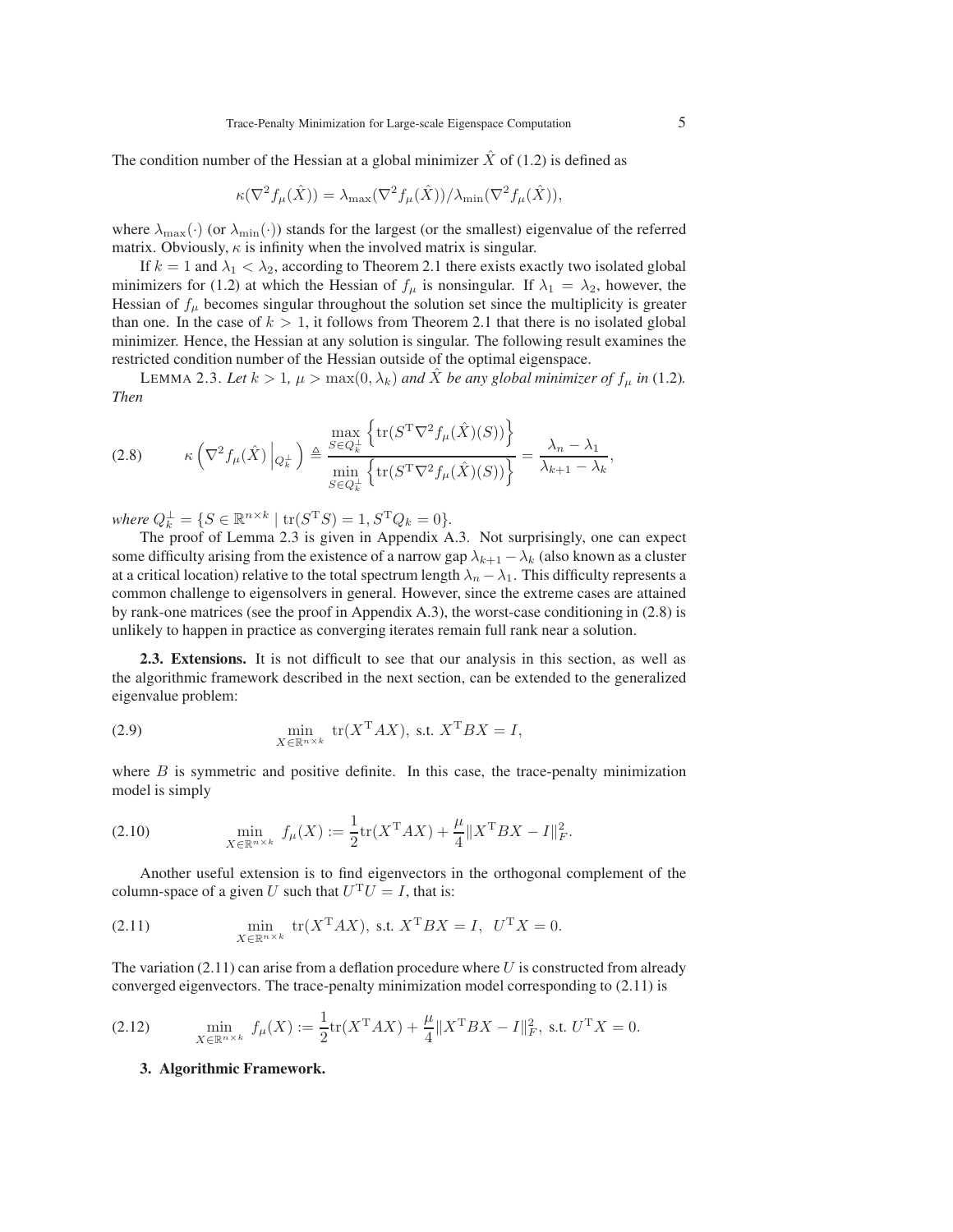3.1. Gradient Methods for Trace-Penalty Minimization. The model of trace-penalty minimization proposed in the previous section is an unconstrained nonconvex minimization problem. There are many well-studied approaches for this problem, such as the steepest descent gradient, the conjugate gradient, the Newton's and Quasi-Newton methods. Considering the scale of the eigenvalue computation of interest, in this paper we focus on the gradient-type methods of the form:

(3.1) Xj+1 = X<sup>j</sup> − αj∇fµ(X<sup>j</sup> ),

where the superscript j denotes the j-th iteration and  $\alpha^{j}$  is the step size.

Although the penalty function may have multiple stationary points, Theorem 2.2 shows that when  $\mu$  is chosen slightly above  $\lambda_k \geq 0$ , then rank-k stationary points are likely to be all global minimizers. The following proposition suggests that the iterations generated by (3.1) will most likely remain full rank.

PROPOSITION 3.1. Let  $X^{j+1}$  be generated by (3.1) from a full-rank iterate  $X^j$ . Then  $X^{j+1}$  *is rank-deficient only if*  $1/\alpha^j$  *is one of the k generalized eigenvalues of the problem:* 

(3.2) 
$$
[(X^j)^{\mathrm{T}} \nabla f_\mu(X^j)]u = \lambda [(X^j)^{\mathrm{T}} (X^j)]u.
$$

*On the other hand, if*  $\alpha^{j} < \sigma_{\min}(X^{j})/||\nabla f_{\mu}(X^{j})||_{2}$ , then  $X^{j+1}$  is of full rank.

The proof of Proposition 3.1 is given in the Appendix A.4.

We next present a strategy for choosing  $\alpha^{j}$  using a Barzilai-Borwein (BB) size [2]. Let

(3.3) 
$$
S^j := X^j - X^{j-1} \text{ and } Y^j = \nabla f_\mu(X^j) - \nabla f_\mu(X^{j-1}).
$$

The BB step size is

(3.4) 
$$
\alpha_{\text{BB1}}^j = \text{tr}((S^j)^T Y^j) \|Y^j\|_{\text{F}}^2 / \text{ or } \alpha_{\text{BB2}}^j = \|S^j\|_{\text{F}}^2 / \text{tr}((S^j)^T Y^j).
$$

Since  $S^j = \alpha^{j-1} \nabla f_\mu(X^{j-1})$ , the computation of the BB step sizes only requires storing one intermediate matrix  $Y^j$  in (3.3). When n and k are huge or when storage becomes a critical factor, one can still compute a so-called partial BB step size by using (3.4) but with a pre-selected small subset of columns of both  $S^j$  and  $Y^j$ , making the storage of an extra Y -matrix unnecessary. A simple heuristic line search scheme that we will use is to shorten the step size, whenever necessary, by back-tracking  $\alpha^{j} = \alpha \delta^{h}$ , where  $\alpha$  is one of the BB step sizes in (3.4),  $\delta \in (0, 1)$  and h is the smallest positive integer satisfying the condition

$$
(3.5) \t f_{\mu}(X^j - \alpha \delta^h \nabla f^j_{\mu}) \le 2 f_{\mu}(X^j).
$$

It is known that certain global convergence properties can be guaranteed in theory by more elaborate line search conditions such as non-monotone line search conditions in [5, 6, 19]. We have found, however, that on our trace-penalty function  $f_u(X)$  condition (3.5) has performed efficiently and reliably.

At the end of trace-penalty minimization, a Rayleigh-Ritz (RR) step is necessary to compute Ritz-pairs as approximations to eigenpairs. Specifically, in our context the RR step corresponding to a given matrix  $X \in \mathbb{R}^{n \times k}$  is defined by the following steps.

- 1. Orthogonalize and normalize X to obtain U so that  $U<sup>T</sup>U = I$ .
- 2. Compute the projection  $U<sup>T</sup> A U$  and its eigenvalue decomposition  $V<sup>T</sup> \Sigma V$ .
- 3. Assemble the Ritz-pairs into the matrix-pair  $(Y, \Sigma)$  where  $Y = UV$ .

For convenience, we will refer the above RR procedure as a map  $(Y, \Sigma) = RR(X)$ .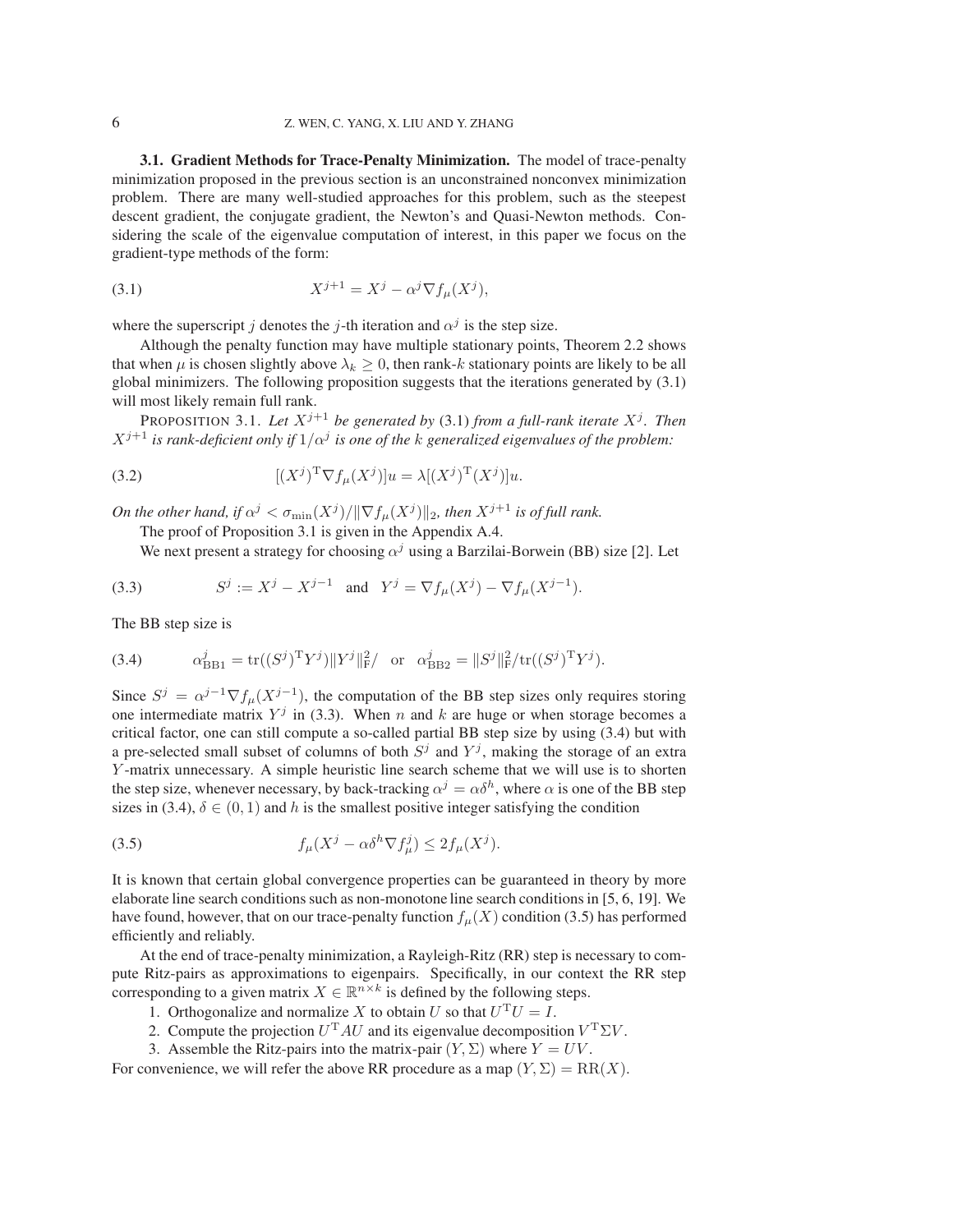In Algorithm 1 below, we specify a basic version of a method for trace-penalty minimization, called "EigPen-B", which uses the first BB step formula in (3.4), the simple line search condition (3.5), and a termination rule

$$
||\nabla f_{\mu}(X^j)||_{\mathcal{F}} \leq \epsilon,
$$

where  $\epsilon > 0$  is a prescribed tolerance.

| <b>Algorithm 1:</b> Eigenspace by Penalty – basic version (EigPen-B) |  |  |  |  |
|----------------------------------------------------------------------|--|--|--|--|
|                                                                      |  |  |  |  |

Initialize  $X^0 \in \mathbb{R}^{n \times k}$  and estimate  $\mu \in (\lambda_k, \lambda_n)$ . Set  $\epsilon, \delta \in (0, 1)$  and  $j = 0$ . Compute initial step  $\alpha = ||X^0||_F / ||\nabla f_u(X^0)||_F$ . while  $\|\nabla f_\mu(X^j)\|_F > \epsilon$  do compute the smallest natural number h so that  $\alpha^{j} = \alpha \delta^{h}$  satisfying (3.5); update  $X^{j+1} = X^j - \alpha^j \nabla f_u(X^j);$ compute  $\alpha$  using the first formula in (3.4); increment  $j$  and continue. Execute the RR procedure  $(X, \Sigma) = RR(X^{j}).$ 

The memory requirement of Algorithm 1 is as follows. Four n by k matrices,  $X$ ,  $AX$ ,  $\nabla f_\mu(X)$  and Y defined in (3.3), are required. As mentioned earlier, the need for storing Y can be essentially eliminated if partial BB step sizes are computed (without obvious performance degradation in our experiments).

3.2. Enhancement by Restarting. Algorithm EigPen-B often works quite well in practice. However, a typical behavior of gradient methods is that they can reduce the objective function rather rapidly at an initial stage, but the amount of reduction can become extremely small as iterates get closer to a solution. In trace-penalty minimization, it has been observed that restarting the gradient method with a modified  $X$  can usually help accelerate convergence and achieve a higher accuracy more quickly. In this subsection, we describe a restarting strategy for trace-penalty minimization that utilizes more than one RR step. In addition to accelerating convergence, the restarting strategy provides a more reliable termination procedure by examining more than one set of Ritz-pairs.

We now demonstrate how RR steps can help speed up trace-penalty minimization. Let

(3.7) 
$$
Y = \underset{X \in \mathbb{R}^{n \times k}}{\operatorname{argmin}} \{ f_{\mu}(X) : X \in \mathcal{S} \},
$$

where  $X \in \mathcal{S}$  means that every column of X is in the subspace S. Let  $X<sup>J</sup>$  be the iterate generated by the EigPen-B algorithm after J iterations. Clearly, as long as  $X^J \in \mathcal{S}$  there holds

$$
(3.8)\qquad \qquad f_{\mu}(Y) \le f_{\mu}(X^{J}).
$$

On the other hand, consider the subspace trace minimization problem

(3.9) 
$$
U = \underset{X \in \mathbb{R}^{n \times d}}{\operatorname{argmin}} \left\{ \text{tr}(X^{\mathrm{T}} A X) : X^{\mathrm{T}} X = I, X \in \mathcal{S} \right\},
$$

where d is the dimension of the subspace S. Clearly, the RR step  $(U, \Sigma) = RR(X^J)$  is equivalent to solving (3.9) for  $S = \text{span}\{X^J\}$  (assuming that  $X^J \in \mathbb{R}^{n \times k}$  has full rank) so that  $U<sup>T</sup> A U = \Sigma$  is diagonal (otherwise, replace U by UV where  $U<sup>T</sup> A U = V \Sigma V<sup>T</sup>$ ).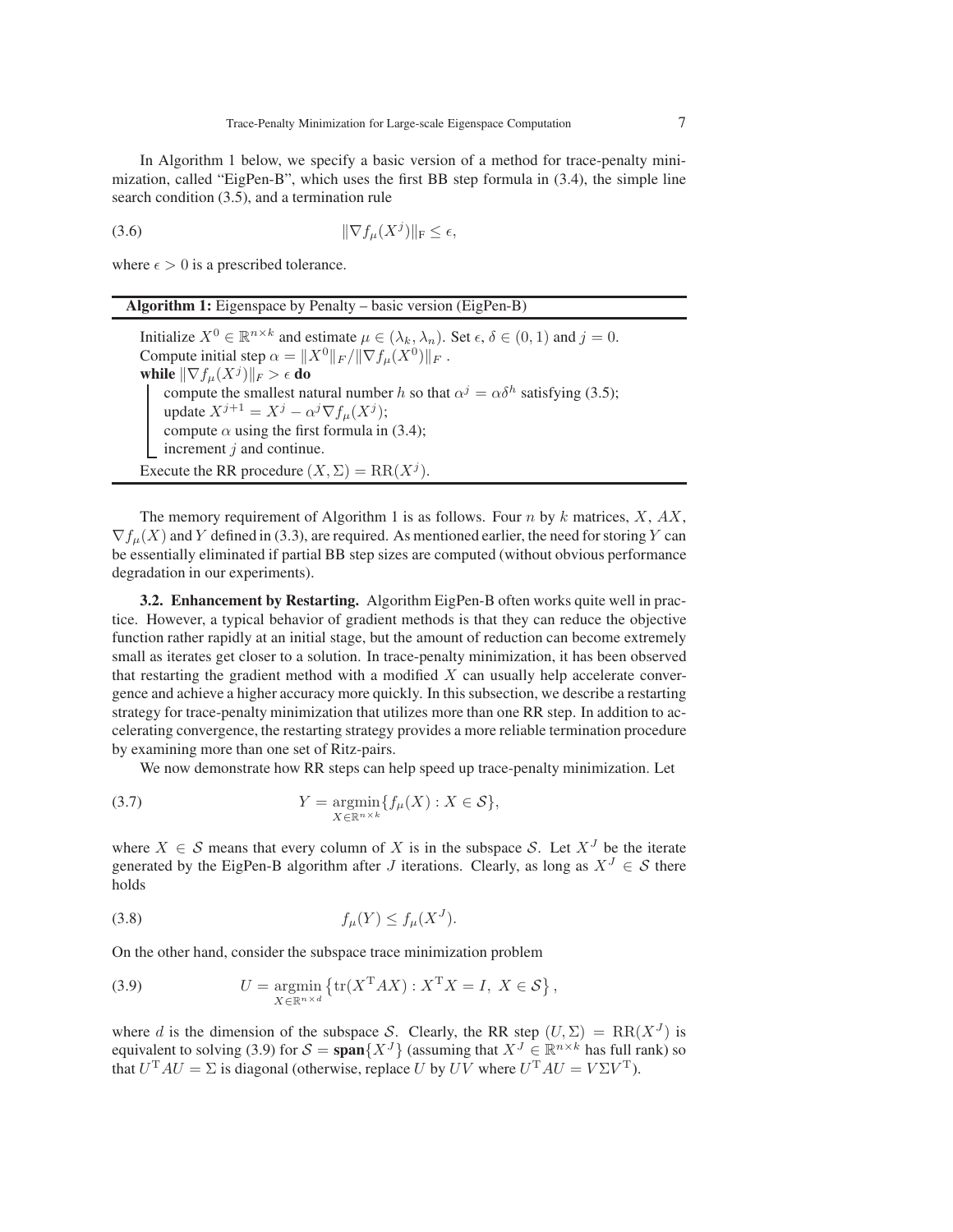We now show that a "better point"  $Y$  for trace-penalty minimization in  $(3.7)$  and  $(3.8)$ can be explicitly constructed from the RR step output  $(U, \Sigma) = RR(X^J)$ .

LEMMA 3.2. Let S ≥  $\text{span}\{X^J\}$  have dimension  $d \ge k$ , and U be defined in (3.9) so *that*  $U^{T}AU = \Sigma$  *is diagonal whose diagonal elements are arranged in an ascending order. Then a matrix* Y *in* (3.7) *has the form*  $Y = U_k D$  *where*  $U_k$  *consists of the first* k *columns of* U, and  $D \in \mathbb{R}^{k \times k}$  *is a diagonal matrix whose i-th diagonal element is* 

(3.10) 
$$
D_{ii} = \max (0, 1 - \Sigma_{ii} / \mu)^{1/2}, i = 1, 2, \cdots, k.
$$

The proof of Lemma 3.2 is given in the Appendix A.5.

In Algorithm 2 below, we present our trace-penalty minimization algorithm with restarting, which is used to perform numerical experiments presented in the next section. The algorithm, called EigPen, contains two loops. The inner loop is stopped once the condition

(3.11) 
$$
\|\nabla f_{\mu}(X^{j})\|_{F} \leq \epsilon_{i} \max(1, \|AX^{j}\|_{F})
$$

is met, where  $\epsilon_i \in (0, 1)$  is a prescribed tolerance. Then an RR step is executed to construct Ritz-pairs and termination criteria are checked for the outer loop. If the algorithm does not stop, then a smaller tolerance  $\epsilon_{i+1} = \delta_{\epsilon} \epsilon_i$  is set where  $\delta_{\epsilon} \in (0, 1)$ , and a better iterate is constructed from which the algorithm restarts the next round of inner iterations by calling EigPen-B.

| Algorithm 2: Eigenspace by Penalty - enhanced version (EigPen) |  |  |  |  |  |
|----------------------------------------------------------------|--|--|--|--|--|
|                                                                |  |  |  |  |  |

Initialize  $\bar{X}^0 \in \mathbb{R}^{n \times k}$  and estimate  $\mu \in (\lambda_k, \lambda_n)$ . Set  $\epsilon_0, \delta, \delta \in (0, 1)$  and  $i = j = 0$ . while *"not converged"* do Set  $X^j = \overline{X}^i$  and compute  $\alpha = ||X^j||_F / ||\nabla f_u(X^j)||_F$ . while  $\|\nabla f_\mu(X^j)\|_F > \epsilon_i \cdot \max(1, \|AX^j\|_F)$  do the same steps in the loop of Algorithm 1. Execute the RR procedure  $(X, \Sigma) = RR(X^j)$  and let  $\overline{X}^{i+1} = X(I - \Sigma/\mu)^{\frac{1}{2}}$ . Update the tolerance  $\epsilon_{i+1} = \delta_{\epsilon} \epsilon_i$ , the penalty parameter  $\mu$ , and increment i.

The RR restart approach allows flexibility to integrate other techniques into EigPen. For example, at the j-th iteration, if one chooses the subspace S in problem (3.9) to be  $S = \text{span} \{ X^{j-1}, X^j, AX^j \}$ , then the RR step would generate a step similar to those in the LOBPCG algorithm [8]. A key difference between LOBPCG and EigPen is that RR steps constitute the main workhorse of the former, but are utilized only a few times in the latter.

3.3. Penalty Parameter Adjustment. We now describe our approach to choosing the penalty parameter  $\mu$ . Theorem 2.1 states that  $\mu > \max(0, \lambda_k)$  is necessary and sufficient for the equivalence between (1.1) and (1.2). A more restrictive range for  $\mu$  is given in Theorem 2.2 that eliminates all full-rank stationary points but the global minimizers. However, it requires the extra work of estimating, at the least,  $\lambda_{k+1}$ . On the other hand,  $\mu$  should not be too close to  $\lambda_k$ , otherwise ill-conditioning could arise in trace-penalty minimization. On balance, we adopt a tractable strategy of choosing  $\mu > \lambda_k$  (which is positive after a shifting if necessary) and keeping it reasonably close to  $\lambda_k$ , without attempting to make  $\mu$  smaller than the next smallest eigenvalue.

Given an initial matrices  $X^0 \in \mathbb{R}^{n \times k}$  whose columns are normalized, the kth smallest eigenvalue  $\lambda_k$  can be estimated by the maximal value of the diagonal entries of  $(X^0)^T A X^0$ ,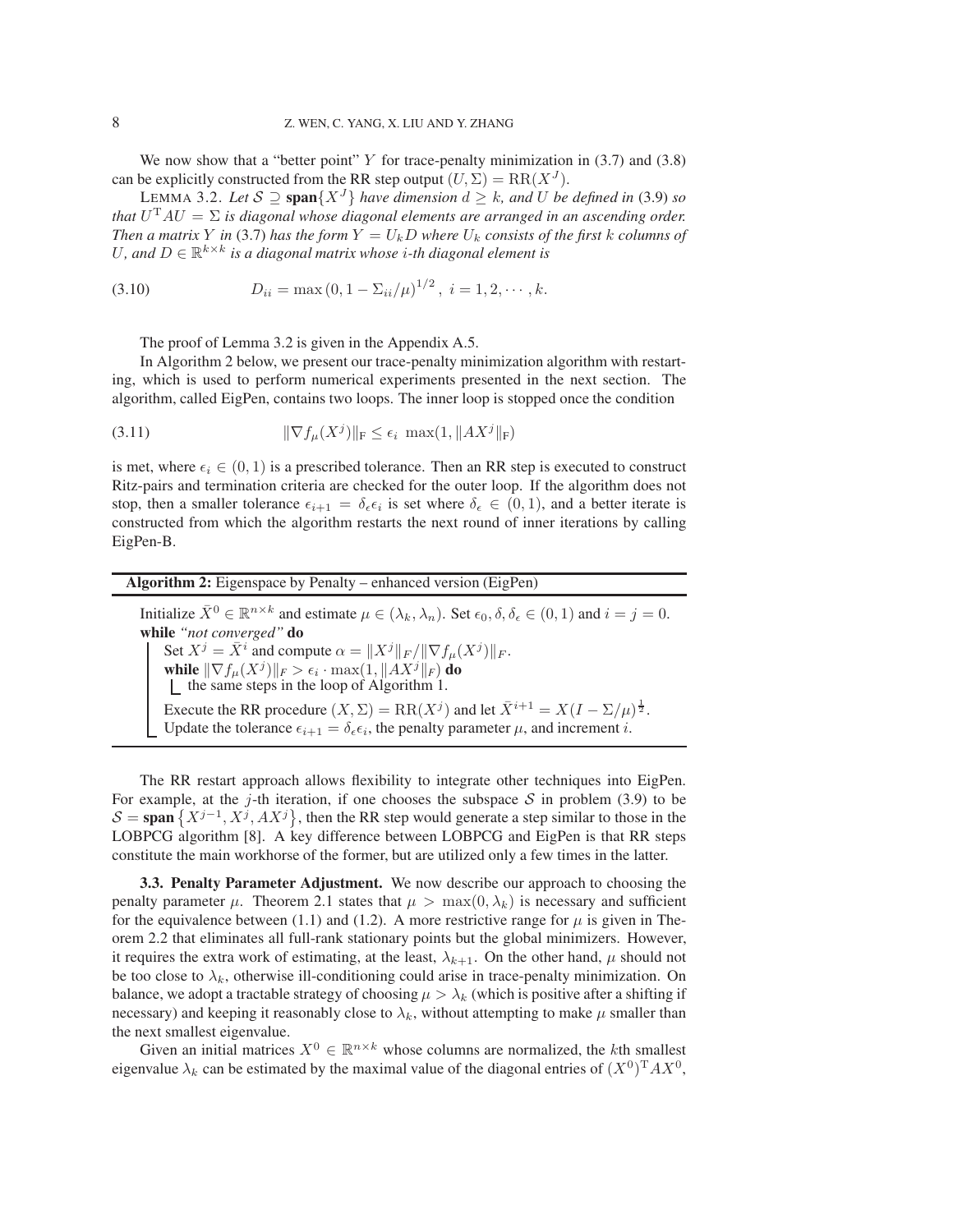(3.12) 
$$
\mu = \max(c_1, c_2 \max(\text{diag}((X^0)^T A X^0))),
$$

where  $c_1 > 0$  and  $c_2 > 1$  are two constants for safeguarding. A more accurate estimate of  $\lambda_k$ becomes available after an RR step is executed and the k-th Ritz-value  $\theta_k$  is at hand. Then we use the formula

$$
\mu = \max(c_1, c_2 \theta_k).
$$

4. Cost Analysis and Comparison. In this section, we analyze the cost of EigPen, and show why it can be much faster than some of the existing algorithms such as the LOBPCG algorithm used to solve the trace minimization problem and a Jacobi-Davidson type of algorithm in which one eigenvalue is computed at a time using an inexact Newton's method. Our cost model is not based solely on flop count or the asymptotic complexity of the algorithm, which is the same among all algorithms we consider here. It is based on an estimation of the time to solution (TTS), and its change with respect to changes in the relative costs of different computational components of the algorithm. Such relative cost varies with respect to the number of eigenvalues to be computed and the scalabilities of each computational component.

The advantage of using TTS estimation is that it takes into account flop count, memory access efficiency and parallel scalability. The drawback is that a precise cost model is difficult to establish in the most general setting because it is difficult to quantify different contributing factors to TTS in a single model. We use a simplified model here and give some typical scenarios and possibilities to illustrate the potential benefit of EigPen. We give more concrete examples in the next section to compare the performance of EigPen to that of two different solvers. The actual performance of EigPen relative to other algorithms depends on how some of the computational components are implemented, and architecture specific variables that are difficult to quantify with simple parameters in a cost model.

To simplify our analysis, we assume that the TTS (in an arbitrary time unit) for an algorithm M, where M is either EigPen, LOBPCG or Jacobi-Davidsion (JD), takes the form

(4.1) 
$$
T_{\rm M} = \alpha t_{\rm spmv} + \beta t_{\rm bias} + \gamma t_{\rm rr},
$$

where  $\alpha t_{\rm{spmv}}$  is the total time used to perform SpMV,  $\beta t_{\rm{blas}}$  is the time used to perform various types of BLAS operations, and  $\gamma t_{rr}$  is the time used to solve the projected dense eigenvalue problem required in the Rayleigh-Ritz procedure. The parameters  $\alpha$ ,  $\beta$ ,  $\gamma$  account for the prefactors in flop counts, the efficiency of memory access and parallel scalability. They allow us to see how the change of each individual timing component impacts the change in  $T_M$ . When we compare EigPen with another algorithm (either LOBPCG or JD), we first determine the percentage time spent in each computational component and set  $\alpha = \beta = \gamma =$ 1 for the algorithm we compare with. We then try to estimate the values of  $\alpha$ ,  $\beta$  and  $\gamma$  for EigPen, based on an estimation of the EigPen time spent in each computational component, relative to that spent in the algorithm we compare with.

We now examine a scenario in which  $t_{\text{spmv}} = 10$ ,  $t_{\text{blas}} = 20$  and  $t_{\text{rr}} = 70$  for LOBPCG. This type of timing breakdown is observed for test problems presented in the next section. Because EigPen uses a steepest descent type of method, its convergence rate can be lower than that of LOBPCG. More iterations (hence more SpMVs) may be needed to reach convergence. In this case, the parameter  $\alpha$  corresponds to the ratio of the number of SpMVs performed in EigPen (nspmv<sub>eigpen</sub>) over that performed in LOBPCG (nspmv<sub>logpcg</sub>). We observe that with a few exceptions, this number is between 1 and 5 in the performance study we present in the next section.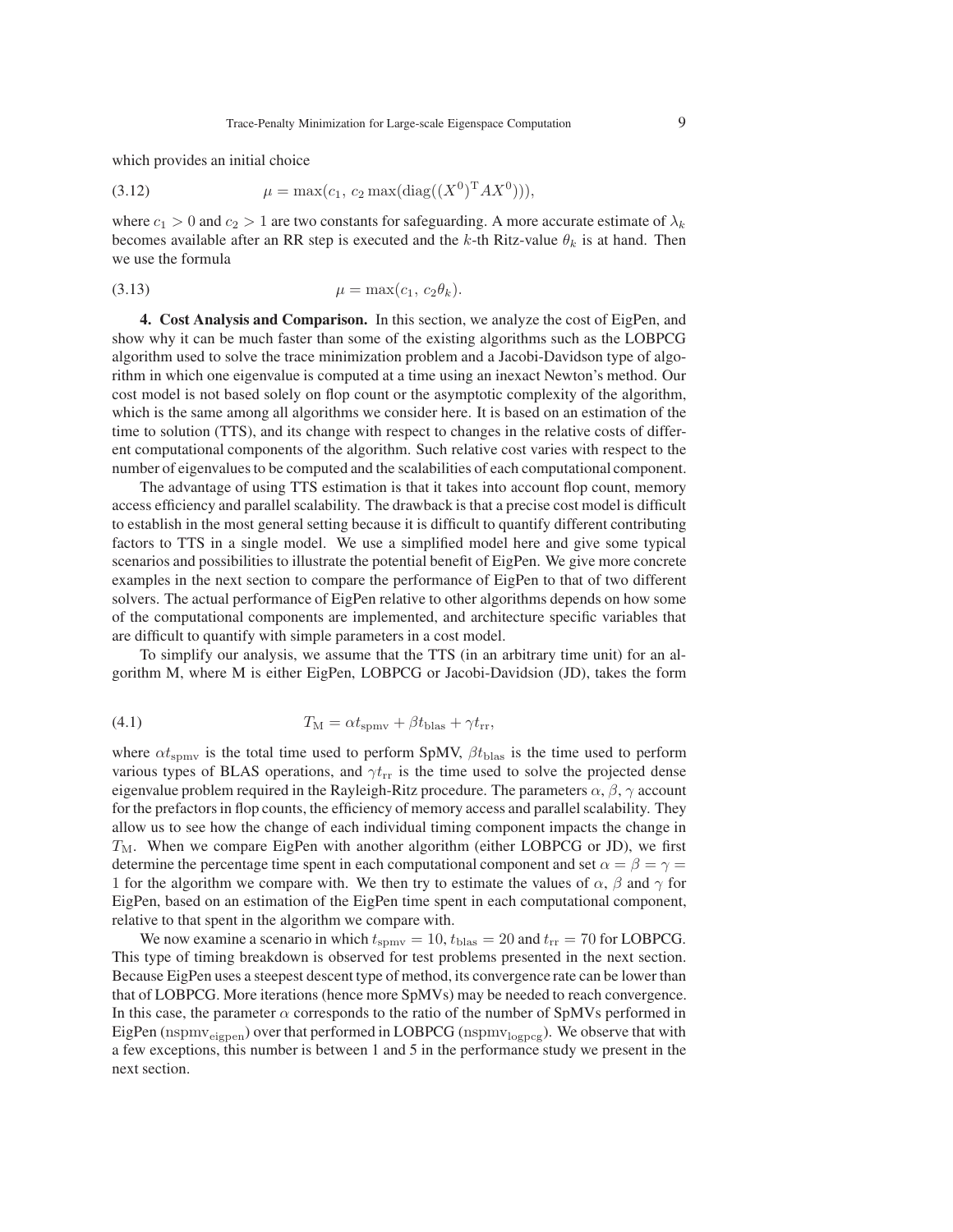Because the BLAS operations in EigPen typically involves matrices of dimension  $n \times k$ , whereas those in LOBPCG involves matrices of dimension  $n \times 3k$ , the BLAS operations performed in each LOBPCG iteration can be more costly than those in EigPen. On the other hand, since more EigPen iterations are needed to reach convergence, more BLAS calls are made. In the tests we performed, we observe the values of  $\beta$ , which measures the ratio of EigPen BLAS time over that of LOBPCG's, to be typically around 1/5. In some cases, it is less than 1/10. The real benefit of EigPen compared with LOBPCG is in the reduced RR cost, i.e.,  $\gamma$ , which measure the ratio of EigPen RR cost over that of LOBPCG's, is typically much smaller than 1. In our test, the largest  $\gamma$  value we observed is 1/16. In some cases, the value is smaller than 1/500.

Figure 1 shows the how the TTS of EigPen changes with respect to the changes in the ratio  $\alpha = \text{nspmv}_{\text{eigpen}}/ \text{nspmv}_{\text{lobpcg}}$  for different choices of  $\beta$  and  $\gamma$ . The reference LOBPCG TTS is plotted as a horizontal blue dash-dotted line. When the plotted EigPen TTS is below this line, EigPen is faster than LOBPCG even if it performs more SpMVs.

We can see from Figure 1(b) that if we take  $\beta = 1/5$  and  $\gamma = 1/10$ , which is a typical scenario observed in the next section,  $T_{\text{eigpen}}$  can be less than half of  $T_{\text{lobpcg}}$  even when  $\alpha$  is around 3. The crossover point at which the TTS for two methods become almost the same occurs at roughly  $\alpha = 9$ , i.e., EigPen would take roughly the same time to reach convergence as LOBPCG even if it performs nine times as many SpMVs. For a fixed  $\gamma$ value as in Figure 1(a), a smaller  $\beta$  shifts the TTS curve to the right, which allows more EigPen iterations to be taken before it becomes less competitive to LOBPCG. The amount of shift depends on the percentage of LOBPCG time used to perform BLAS operations. In this particular scenario, the amount of shift becomes negligibly small when  $\beta$  is less than 1/5. Similarly, for a fixed  $\beta$  as in Figure 1(b), a smaller  $\gamma$  also shifts the TTS curve to the right. The amount of shift becomes negligibly small when  $\gamma$  is less than 1/20.



FIG. 1. *A comparison of the* TTS *of* EigPen *(*Teigpen*) with that of* LOBPCG *(*Tlobpcg*) for a specific scenario in which*  $t_{\text{spmv}} = 10$ ,  $t_{\text{blas}} = 20$ , and  $t_{\text{rr}} = 70$ , and different choices of  $\alpha$ ,  $\beta$ ,  $\gamma$  for EigPen.

We now examine another scenario in which  $t_{\text{spmv}} = 45$ ,  $t_{\text{blas}} = 50$  and  $t_{\text{rr}} = 5$ . This corresponds to the TTS for a JD type of algorithm in which the desired eigenvalues are computed in groups, and within each group one eigenpair is computed at a time. In this case  $t_{rr}$  should constitute a small percentage of the TTS because the RR procedure is performed within subspaces of relatively small dimensions, whereas  $t_{\rm{spmv}}$  and  $t_{\rm{blas}}$  take a larger share of the TTS.

When we compare the TTS of EigPen with that of JD, we can again assume that the ratio of the number of SpMVs performed in EigPen ( $nspmv_{eipnen}$ ) over that performed in JD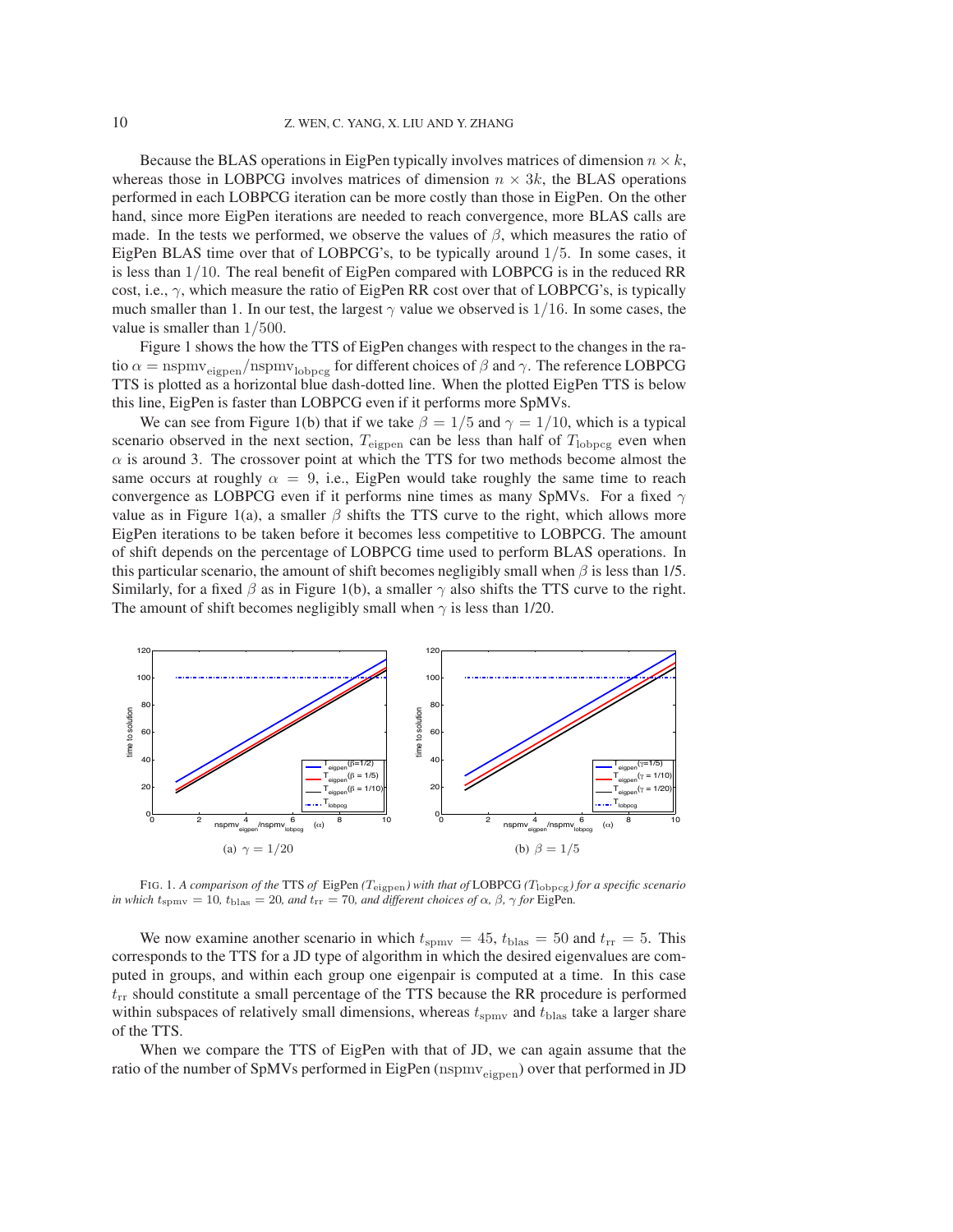(nspm $v_{id}$ ) is larger than 1. However, since a few eigenpairs are computed at a time in a JD type of algorithm, the concurrency that can be achieved in SpMV is limited. Therefore, the parameter  $\alpha$  for EigPen should be adjusted to account for the lack of full concurrency. We set it to  $\alpha = \text{nspmv}_{jd}/\text{nspmv}_{eigpen}/p$ , where  $p > 1$  is chosen to represent the impact of higher SpMV concurrency in EigPen.

The BLAS operations in JD are used to perform basis orthogonalization as well as constructing Ritz vectors. The former consists of mostly level 2 BLAS operations, and its performance typically lags behind BLAS3 operations. The latter consists of dense matrix-matrix multiplications of a  $n \times k$  matrix with a  $k \times k$  matrix for  $k \ll n$ . The performance of this type of BLAS3 operations (in terms of flops per second ratio) is typically lower than that with a larger  $k$ . A larger  $k$  also allows more concurrency to be exploited. Thus the BLAS operations in a JD algorithm can be more costly than those in EigPen. In our experiments, the observed values of  $\beta$  are between 0.1 and 1 in a majority of test cases and, with two exceptions, are almost always less than 1.5.

Although the RR time in JD constitutes a small percentage of the TTS when eigenvalues are computed in groups, it is not necessarily less than the RR time used by EigPen because the RR procedure is called many times in JD. In our tests to be presented in section 5, the observed values of  $\gamma$  are between 0.01 and 0.5.

Figure 2 shows the how the TTS of EigPen changes with respect to the changes in the ratio nspmv<sub>eigpen</sub>/nspmv<sub>jd</sub> for different choices of p,  $\beta$  and  $\gamma$ . The reference JD TTS is plotted as a horizontal dash-dotted line. In Figure 2(a), we set  $\gamma$  to 1, which is larger what we actually observed in our tests. We can see that even in this case,  $T_{\text{eigpen}}$  can be less than half of  $T_{\rm id}$  when  $\beta = 1/5$ ,  $p = 5$ ,  $\alpha$  is around 3. The crossover point at which the TTS for two methods become almost the same occurs at roughly  $\alpha = 9$ . Changing p, which measures the relative parallel efficiency of SpMV in EigPen compared to that in JD, changes the slope of the TTS curve. When  $p = 10$ , which we can actually observe in our tests, the crossover point is beyond  $\alpha = 15$ . For  $p = 100$ , which is possible on large-scale machines, the crossover point cannot be seen in this figure.

In Figure 2(b), we set  $\beta$  to 1/5, which is within the range we observe in our tests, and see how the TTS curve change as we change both  $\gamma$  and p. Increasing  $\gamma$  shifts the curve to the right. But the amount of shift become negligible when  $\gamma < 1/10$ . Changing p has a more significant effect. Even when  $\gamma = 10$ , which is much larger than what we observe in our expriment, setting  $p = 10$  moves the crossover point from  $\alpha = 4$  to  $\alpha = 9$ .



FIG. 2. *A comparison of the* TTS *of* EigPen *(*Teigpen*) with that of* JD *(*Tjd*) for a specific scenario in which*  $t_{\text{spmv}} = 50$ ,  $t_{\text{blas}} = 45$ , and  $t_{\text{rr}} = 5$ , and different choices of p, nspmv<sub>eigpen</sub>/nspmv<sub>id</sub>,  $\beta$ ,  $\gamma$  are made for EigPen*.*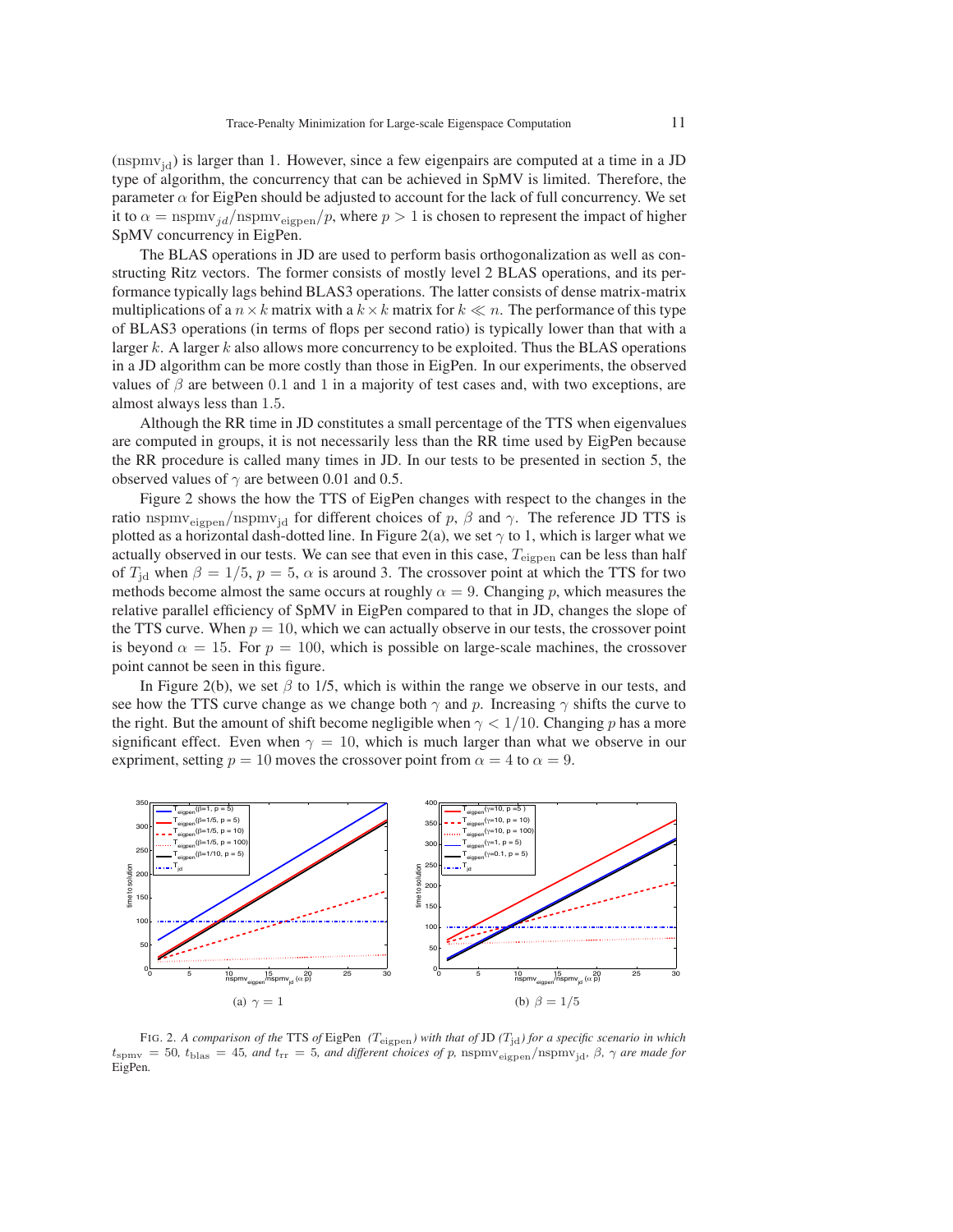We should emphasize here that the scenarios described above are based on specific choices of timing breakdown for LOBPCG and JD algorithms. These timing breakdowns are certainly problem and machine specific. We simply use these to illustrate why EigPen can be more efficient in some cases. As  $k$  and the number of processors used in the computation increase, the LOBPCG timing breakdown will skew towards a larger percentage of the RR cost. On machines with many processors, the relative parallel efficiency of SpMV in EigPen will be much higher than that in a JD type of algorithm because multiple levels of concurrency can be exploited in the former. Both trends favor the performance of EigPen.

5. Numerical Experiments. In this section, we test the performance of EigPen as a general solver for computing a set of smallest eigenvalues and their corresponding eigenvectors of sparse matrices.

5.1. Solvers, Test Matrices and Platform. We choose to compare EigPen with two state-of-the-art eigensolvers: the Block Locally Optimal Preconditioned Eigenvalue Xolvers  $(BLOPEX<sup>1</sup>)$  [7] which implements the LOBPCG algorithm [8], and the preconditioned iterative multi-method eigensolver [14, 15] (PRIMME, version  $1.1$ )<sup>2</sup>, which implements multiple methods that include generalized Davidson and Jacobi-Davidson algorithms. Both packages are implemented in the C language. EigPen is implemented in Fortran and parallelized by using OpenMP. We modified both BLOPEX and PRIMME by adding OpenMP directives wherever appropriate so that they can be executed on shared memory parallel machines. In addition, we replaced all native multivector dense linear algebra operations in BLOPEX by appropriate BLAS calls. We also compared EigPen with an OpenMP version of ARPACK [10]. Because the performance of ARPACK is not competitive except for a few problems, we choose not to report its performance here. The non-competitiveness of ARPACK is mainly due to the lack of effective parallelization for sequential SpMVs and BLAS2 dense matrix operations in ARPACK.

PRIMME allows a subset of eigenpairs to be computed using a windowed approach. This is the version that we use. In addition, PRIMME uses a few special techniques, such as restarting and stagnation-proof locking, etc. to enhance performance. These techniques can potentially be used to improve the performance of EigPen and LOBPCG also, but is currently not implemented in these codes.

We select a set of thirteen sparse test matrices<sup>3</sup> whose dimension n, the number of nonzero components  $nnz$  and sparsity are listed in Table 1. Many of these matrices are produced by PARSEC [9], a real space density functional theory (DFT) based code for electronic structure calculation in which the Hamiltonian is discretized by using finite difference. Since the smallest absolute value of the matrix "shallow water1" is as large as  $O(10^8)$  that causes trouble for PRIMME to converge, we divide the matrix by the number  $\sigma = 5.7769 \times 10^9$ (which is an estimation of  $|\lambda_1|$ ) and denote the scaled matrix by "shallow\_water1s".

We perform most of our numerical experiments on a single node of Hopper<sup>4</sup>, a Cray XE6 supercomputer maintained at the National Energy Research Scientific Computer Center (NERSC) in Berkeley. The node consists of two twelve-core AMD "MagnyCours" 2.1- GHz processors with a total of 32 gigabyte (GB) shared memory. However, memory access bandwidth and latency are nonuniform across all cores. Each core has its own 64 kilobytes (KB) L1 and 512 KB L2 caches. One 6-MB L3 cache shared among 6 cores on the Magny-Cours processor. There are four DDR3 1333-MHz memory channels per twelve-core "Mag-

<sup>1</sup>Downloadable from http://code.google.com/p/blopex

<sup>2</sup>Downloadable from http://http://www.cs.wm.edu/˜andreas/software 3Downloadable from http://www.cise.ufl.edu/research/sparse/matrices

<sup>4</sup>More information at http://www.nersc.gov/users/computational-systems/hopper/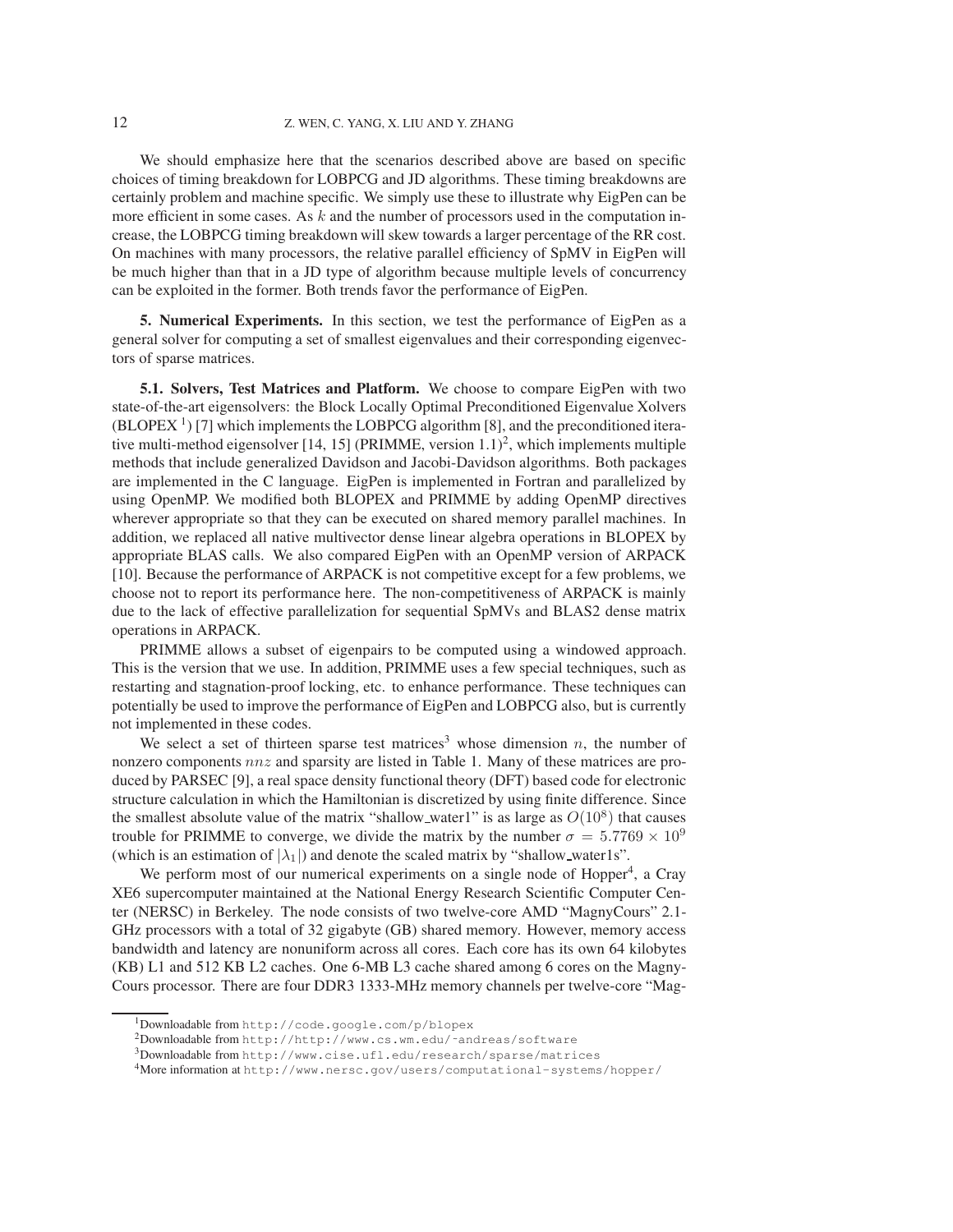TABLE 1 *Problem characteristics*

| Name           | $\boldsymbol{n}$ | nnz     | $\frac{nnz}{n^2}\%$<br>$100 \times$ |
|----------------|------------------|---------|-------------------------------------|
| Andrews        | 60000            | 410077  | 0.01%                               |
| C60            | 17576            | 212390  | 0.07%                               |
| $c_{.65}$      | 48066            | 204247  | 0.01%                               |
| cfd1           | 70656            | 948118  | 0.02%                               |
| finance        | 74752            | 335872  | 0.01%                               |
| Ga10As10H30    | 113081           | 3114357 | 0.02%                               |
| Ga3As3H12      | 61349            | 3016148 | 0.08%                               |
| OPF3754        | 15435            | 82231   | 0.03%                               |
| shallow water1 | 81920            | 204800  | $< 0.01\%$                          |
| Si10H16        | 17077            | 446500  | 0.15%                               |
| Si5H12         | 19896            | 379247  | 0.10%                               |
| SiO            | 33401            | 675528  | 0.06%                               |
| wathen100      | 30401            | 251001  | 0.03%                               |

## nyCours" processor.

All executables used here are linked with the multi-threaded version of the Cray Scientific Libraries package, LibSci, which includes multi-threaded versions BLAS and LAPACK subroutines optimized for Cray XE6. We do not parallelize each individual SpMV calculation, but add OpenMP directives to the loop that allows multiple columns of  $AX$  to be computed in parallel whenever  $X$  contains multiple columns. We also implement a block version of the Davidson algorithm. Without using a preconditioner, the algorithm is essentially a steepest descent algorithm directly applied to (1.1). Because its performance in our tests has been found to be clearly poorer compared to other algorithms discussed in this section, we do not include its timing measurements in the numerical results presented in this section. The block Krylov-Schur algorithm [22] and the (block) Chebyshev-Davidson algorithm [20, 21] are not included in our comparison, partly because suitable Fortran/OpenMP implementations of these algorithms were unavailable for our tests, and partly because these algorithms cannot easily take advantage of a preconditioner when it is available.

5.2. Termination Rules and Parameters. All tests on the aforementioned machine Hopper are run as batch jobs with a maximum wall-clock time limit of 6 hours. We terminate both EigPen and LOBPCG when the relative residual norm (defined below) for every Ritz-pair  $(u_i, \theta_i)$  is smaller than a prescribed tolerance tol, that is,

(5.1) 
$$
\text{res}_{i}(U) = \frac{\|Au_{i} - \theta_{i}u_{i}\|_{2}}{\max(1, |\theta_{i}|)} \leq tol, \quad i = 1, \cdots, nev,
$$

where nev is the number of smallest eigenvalues to be computed,  $u_i$  is the *i*-th column of U that satisfies  $U^T U = I$ , and  $\theta_i = u_i^T A u_i$  (recall that for EigPen we need to perform an RR step to obtain Ritz-pairs). We also terminate an algorithm when the number of iterations reaches a maximum of 10,000, but this limit was never reached in our experiments. For LOBPCG and EigPen, we set the dimension of X (denoted by k) to be slightly larger than nev to improve the convergence. Specifically, k is set to  $nev \times 1.1$  (rounded to the nearest integer).

In EigPen (Algorithm 2), the initial penalty parameter  $\mu$  is computed by (3.12). After an RR step is executed,  $\mu$  is set according to (3.13) and is fixed throughout the next round of inner iterations. The constants  $c_1 = 0.1$  and  $c_2 = 1.1$  are used in (3.12) and (3.13). The initial tolerance  $\epsilon^0$  is set to tol and the backtracking constant  $\delta$  is set to 0.25. The parameter  $\delta_{\epsilon}$  is adjusted dynamically according to the number of the converged eigenvectors (denoted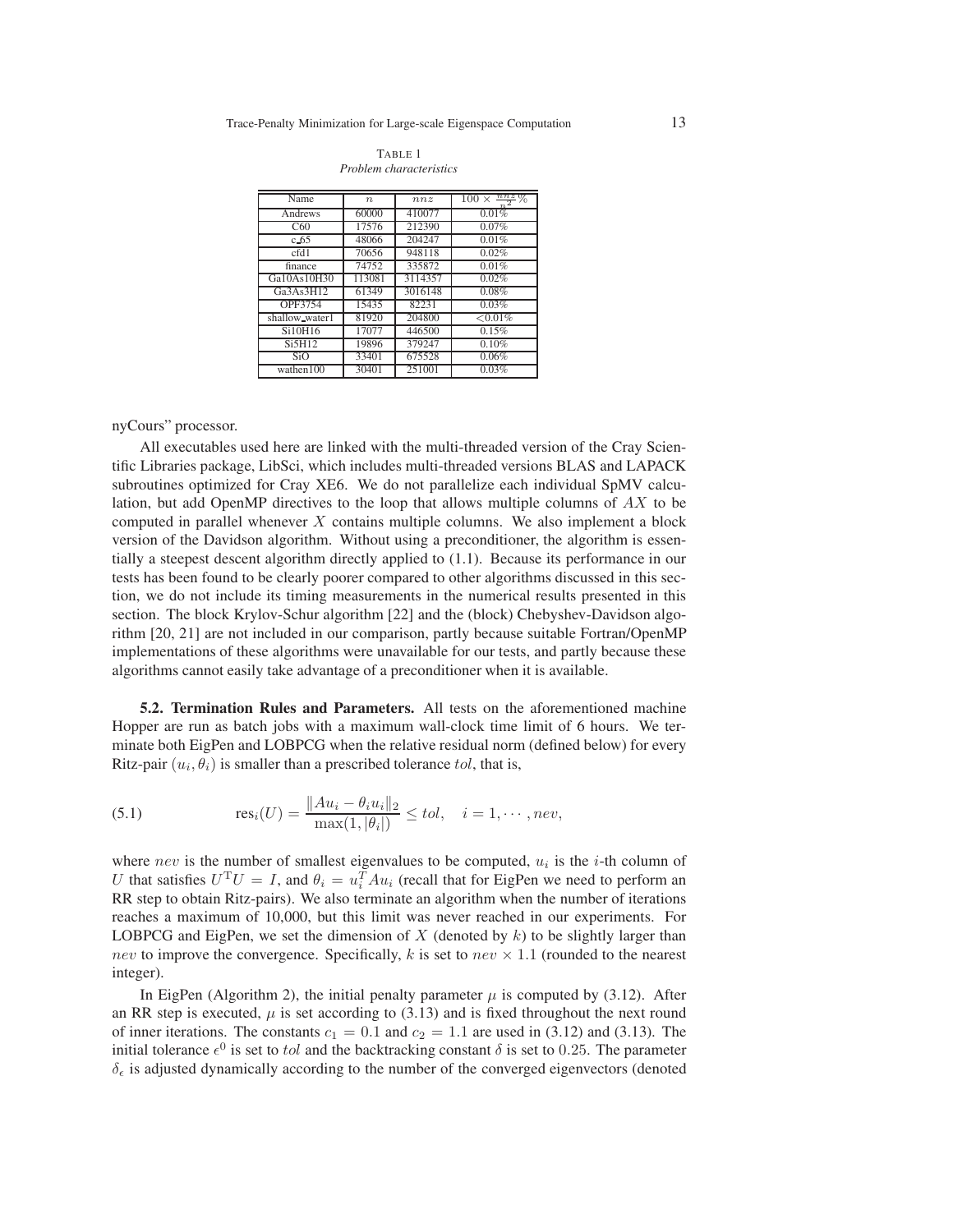by  $k_1$ ) that satisfy the condition res<sub>i</sub>  $\leq$  tol, for  $i = 1, \ldots$ , nev, after each RR step:

δ = 0.1, if k<sup>1</sup> = 0, 0.5, if k<sup>1</sup> ≤ 0.9 nev, 0.6, if k<sup>1</sup> ≤ 0.95 nev, 0.7, otherwise.

The basic termination rule of PRIMME is

(5.2) 
$$
||Au_i - \theta_i u_i||_2 \leq tol, \quad i = 1, \cdots, new.
$$

To prevent stagnation, PRIMME also employs certain heuristics to declare near-convergence of a Ritz pair even when (5.2) is not satisfied. Due to the existence of such heuristics, we keep the stopping rules of PRIMME intact, which of course differ from (5.1). Since the magnitude of many eigenvalues is of order  $O(1)$  for the tested matrices, the two stopping rules (5.1) and (5.2) are nevertheless comparable to a large extent. Throughout our experiments, we set the PRIMME method parameter to DYNAMIC, which allows it to choose the most appropriate method to solve the eigenvalue problem automatically. We also set

$$
\text{prime.maxBasisSize} = \max(100, \min(500, 0.5nev)), \\ \text{prime.maxBlockSize} = 10.
$$

Our experiments show that, at least on the particular computer node and the particular set of test problems, the last two parameters lead to better overall performance than that produced by the default PRIMME settings (though they might not be the best possible since our tuning was not exhaustive).

5.3. Overall Performance. We first report the overall performance of EigPen, BLOPEX and PRIMME on the test matrices listed in Table 1. The number of smallest eigenvalues (nev) to be computed is roughly  $1\%$  of the dimension of A. All algorithms are run in parallel with 24 cores. No preconditioner is used in these tests.

Our experiments are performed using two different tolerance values  $tol = 10^{-3}$  and  $tol = 10^{-4}$ . The total wall-clock times taken by the three solvers are presented in Table 2.

Whenever a code terminates abnormally (either a run is stopped prematurely or the maximum wall-clock time limit of 6 hours is reached), the corresponding entry in the table is marked by " $-$ ".

|                 |      |               | $tol = 10^{-3}$ |        |        | $tol = 10^{-4}$ |        |
|-----------------|------|---------------|-----------------|--------|--------|-----------------|--------|
| Matrix          | nev  | <b>BLOPEX</b> | PRIMME          | EigPen | BLOPEX | <b>PRIMME</b>   | EigPen |
| Andrews         | 600  | 1015          | 525             | 248    | 1273   | 581             | 601    |
| C60             | 200  | 52            | 23              | 35     | 67     | 27              | 47     |
| $c_{.65}$       | 500  |               | 757             | 5944   |        | 820             | 6612   |
| cfd1            | 700  | 4681          | 4250            | 703    | 6902   | 3103            | 1327   |
| finance         | 700  | 3475          | 1359            | 639    |        | 1108            | 901    |
| Ga10As10H30     | 1000 |               | 3691            | 2538   |        | 3997            | 4125   |
| Ga3As3H12       | 600  |               | 1086            | 760    |        | 1309            | 1183   |
| OPF3754         | 200  |               | 23              | 13     |        | 28              | 22     |
| shallow_water1s | 800  | 3238          | 2734            | 420    | 4497   | 1842            | 1247   |
| Si10H16         | 200  | 78            | 40              | 33     | 97     | 47              | 62     |
| Si5H12          | 200  | 94            | 49              | 32     | 118    | 57              | 38     |
| SiO             | 400  | 426           | 214             | 134    | 532    | 249             | 231    |
| wathen100       | 300  | 543           | 154             | 137    | 702    | 164             | 289    |

TABLE 2 *A comparison of total wall-clock time ("– –" are abnormal terminations)*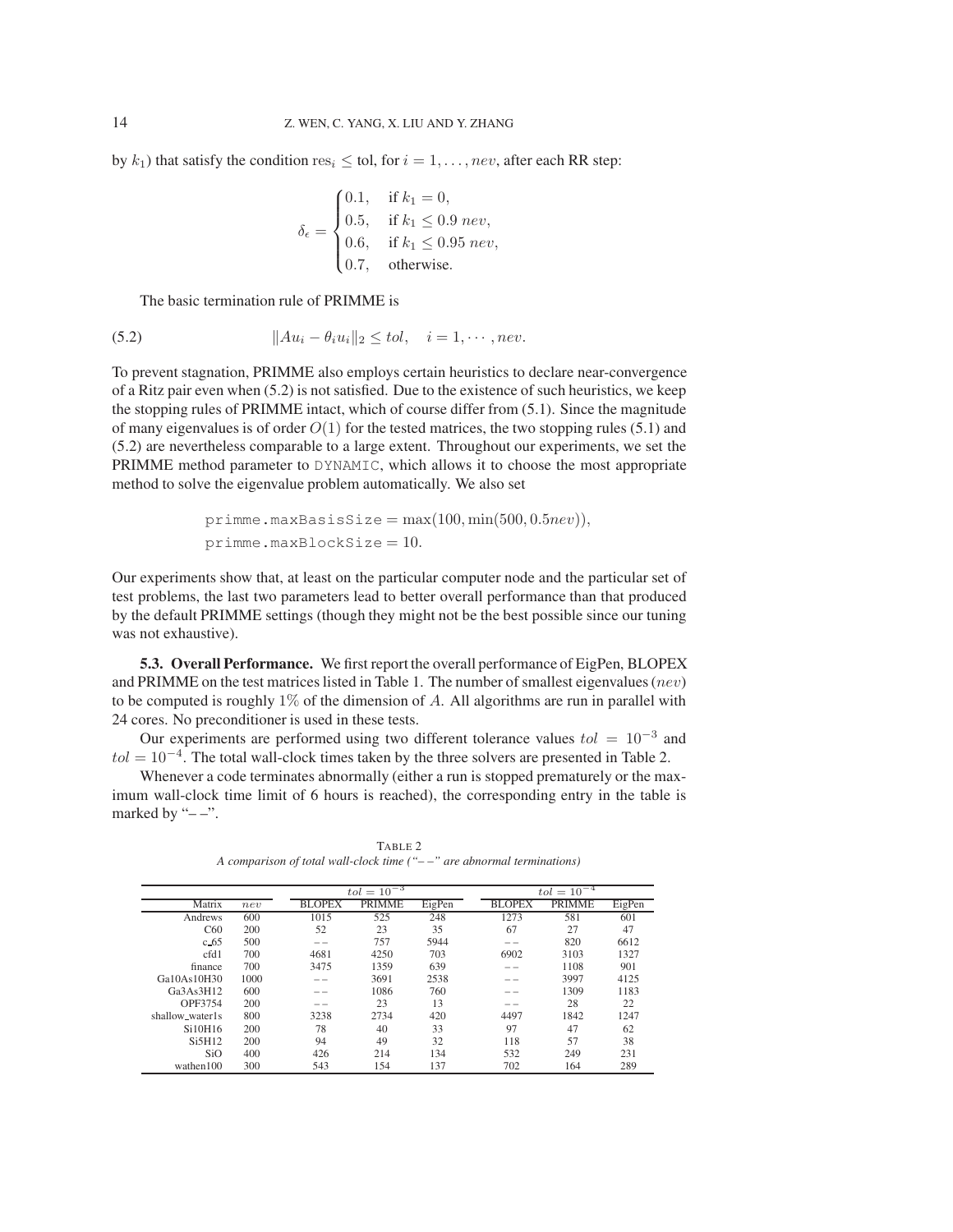We observe from Table 2 that for  $tol = 10^{-3}$  BLOPEX did not succeed on four matrices: c 65, Ga10As10H30, Ga3As3H12 and OPF3754, and on an additional matrix, finance, for  $tol = 10^{-4}$ . In general, EigPen is faster than BLOPEX, especially on larger problems. EigPen is also mostly faster than PRIMME except on the matrix C60 and c 65 for  $tol = 10^{-3}$ . For  $tol = 10^{-4}$ , the comparison results between EigPen and PRIMME are mixed, with no clear speed advantage for either. We should point out that our current implementation of EigPen is still rather preliminary and its relative performance deteriorates as tol decreases, which is a limitation of EigPen at this point. Its performance can be improved by using better restarting and locking strategies similar to those used in PRIMME. For example, we have found by additional experiments that the performance of EigPen on matrix c<sub>-65</sub>, which has created most difficulties for EigPen, can indeed be significantly improved by a proper locking strategy.

In Table 3, we report the number of iterations performed by BLOPEX (denoted by "BLOPEX-RR"), the total number of gradient descent steps and the number of RR steps performed by EigPen (denoted by "EigPen-(GD,RR)" together in parentheses). The minimal, average and maximal number of the RR steps is, respectively, 1, 5.5 and 12. It is worth emphasizing that i) EigPen makes only a few RR calls, whereas BLOPEX calls RR at every iteration; ii) the cost of each gradient descent step in EigPen is much cheaper than that of the RR steps in BLOPEX.

TABLE 3 *The number of iterations performed by BLOPEX and EigPen*

|                 |                  | $tol = 10^{-3}$ |                  | $tol = 10^{-4}$ |
|-----------------|------------------|-----------------|------------------|-----------------|
| Matrix          | <b>BLOPEX-RR</b> | EigPen-(GD,RR)  | <b>BLOPEX-RR</b> | EigPen-(GD,RR)  |
| Andrews         | 48               | (113, 5)        | 63               | (299, 5)        |
| C60             | 46               | (178, 9)        | 62               | (266, 6)        |
| $c_{-65}$       |                  | (5368, 12)      |                  | (6011, 11)      |
| cfd1            | 138              | (253, 4)        | 220              | (523, 4)        |
| finance         | 111              | (235, 5)        |                  | (348, 4)        |
| Ga10As10H30     |                  | (334, 5)        |                  | (590, 5)        |
| Ga3As3H12       |                  | (310, 3)        |                  | (550, 3)        |
| OPF3754         |                  | (86, 1)         |                  | (152, 1)        |
| shallow_water1s | 65               | (108, 4)        | 97               | (236, 6)        |
| Si10H16         | 56               | (150, 8)        | 72               | (316, 7)        |
| Si5H12          | 61               | (134, 5)        | 79               | (176, 5)        |
| SiO             | 57               | (175, 7)        | 73               | (332, 7)        |
| wathen100       | 147              | (320, 5)        | 194              | (746, 6)        |

To support the cost analysis given in Section 4, and interpret the timing results reported in Table 2, we give ratios of SpMV counts, time spent in BLAS operations, and time spent in RR calculations between EigPen and BLOPEX, and those ratios between EigPen and PRIMME respectively in Table 4. Notice that the SpMV count ratios between EigPen and BLOPEX (column 2) and between EigPen and PRIMME (column 4) are largely between 1 and 5 with a few exceptions. The SpMV count ratios for C60 and c<sub>-65</sub> are much larger. This observation partially explains the small TTS differences between EigPen and BLOPEX and the better performance of PRIMME compared to EigPen for these problems. We also notice that the BLAS time ratio between EigPen and PRIMME is much larger for C60 and c<sub>-65</sub>. This also partially explains why PRIMME performs better on these two matrices.

5.4. Accuracy. We next show the accuracy of the computed eigenpairs, as well as that of the computed minimum trace values. We should point out that when  $tol$  is relatively large, the *i*-th Ritz value  $\theta_i$  may be closer to  $\lambda_j$  for  $j>i$  than to  $\lambda_i$ . In this case, we may miss some eigenvalues even though the convergence criterion (5.1) is satisfied for all  $i \leq nev$ . To measure the accuracy of the computation, we compute the relative difference between  $\theta_i$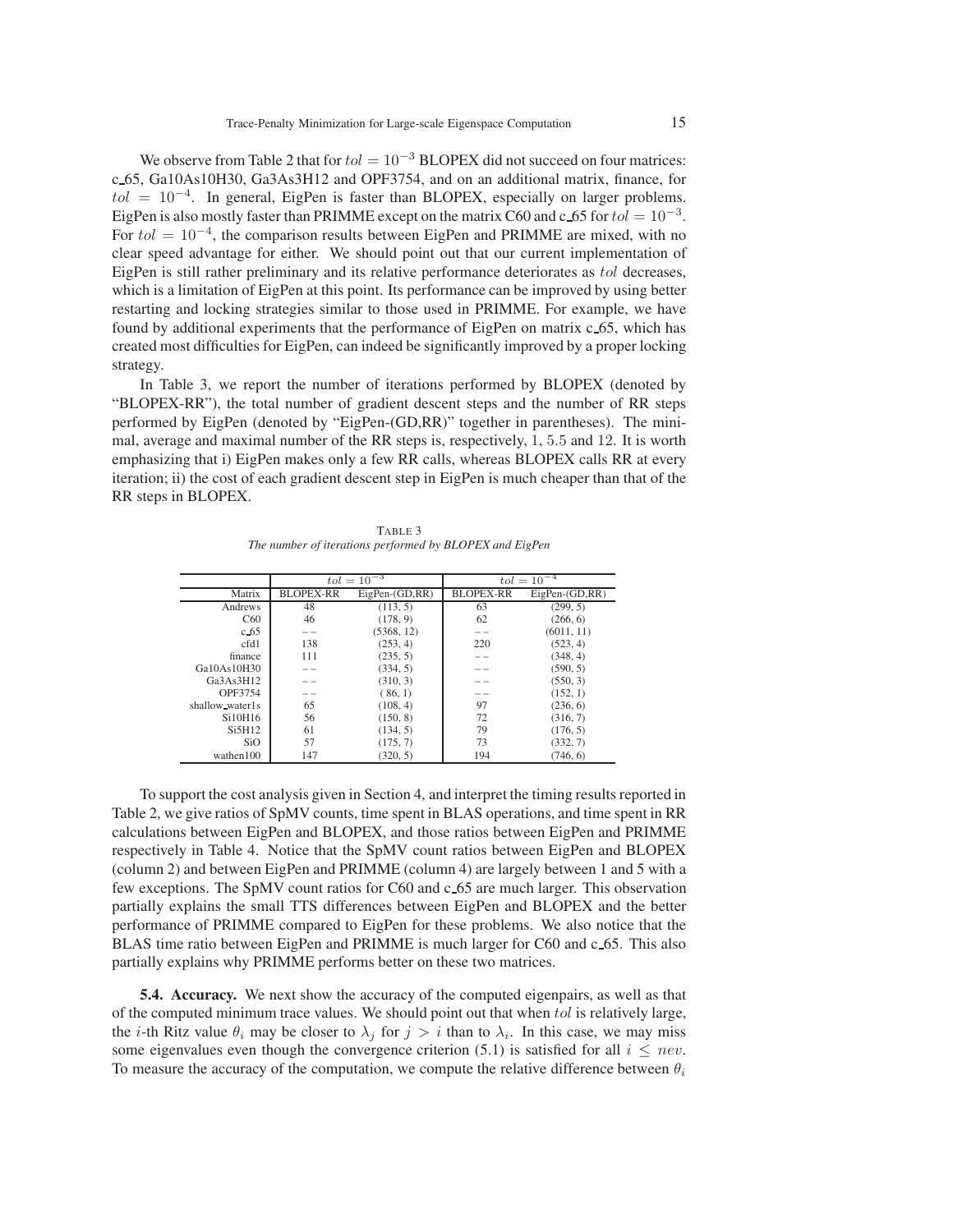TABLE 4 *The ratio of SpMV counts, time spent in BLAS operations, and time spent in RR between EigPen and BLOPEX, and between EigPen and PRIMME respectively for the*  $tol = 10^{-3}$  *case.* 

|                 | <b>BLOPEX</b> |             | <b>RRIMME</b> |       |             |       |
|-----------------|---------------|-------------|---------------|-------|-------------|-------|
| Matrix          | #SpMV         | <b>BLAS</b> | RR            | #SpMV | <b>BLAS</b> | RR    |
| Andrews         | 3.8           | 0.35        | 0.004         | 3.1   | 0.50        | 0.092 |
| C60             | 7.2           | 0.62        | 0.033         | 5.7   | 1.85        | 0.400 |
| $c_{-65}$       |               |             |               | 10.8  | 12.86       | 0.142 |
| cfd1            | 2.6           | 0.26        | 0.001         | 2.4   | 0.14        | 0.010 |
| finance         | 2.7           | 0.31        | 0.001         | 2.7   | 0.45        | 0.042 |
| Ga10As10H30     |               |             |               | 3.7   | 0.87        | 0.041 |
| Ga3As3H12       |               |             |               | 3.6   | 1.24        | 0.048 |
| OPF3754         |               |             |               | 2.2   | 0.61        | 0.034 |
| shallow_water1s | 2.4           | 0.24        | 0.001         | 2.6   | 0.13        | 0.024 |
| Si10H16         | 3.5           | 0.37        | 0.017         | 3.0   | 1.48        | 0.274 |
| Si5H12          | 2.8           | 0.29        | 0.011         | 2.1   | 1.12        | 0.202 |
| SiO             | 3.9           | 0.42        | 0.006         | 2.8   | 0.88        | 0.151 |
| wathen 100      | 2.4           | 0.29        | 0.003         | 2.2   | 1.45        | 0.091 |

and the true eigenvalue  $\lambda_i$  computed in advance by ScaLAPACK [3]. The maximum relative errors among all eigenvalues, which is measured by

$$
err_{\theta} = \max_{i=1,\dots,nev} \frac{|\theta_i - \lambda_i|}{\max(1, |\lambda_i|)},
$$

are reported in Table 5, and the relative errors between the sum of the nev eigenvalues, defined by

$$
err_{\text{trace}} = \frac{\left| \sum_{i=1}^{nev} \theta_i - \sum_{i=1}^{nev} \lambda_i \right|}{\max(1, \left| \sum_{i=1}^{nev} \lambda_i \right|)},
$$

are presented in Table 6. From these tables, we see that BLOPEX and EigPen achieve the same level of accuracy on most problems. Compared with the other two solvers, PRIMME generally obtains better accuracy in computed eigenvalues except on the matrices cfd1 and shallow water1s (though it does not produce more accurate eigenvectors, as is shown below).

TABLE 5 *A comparison of* err<sub>θ</sub> *among different solvers* 

|                    |               | $tol = 10^{-3}$ |             |               |            | $tol = 10^{-4}$ |             |
|--------------------|---------------|-----------------|-------------|---------------|------------|-----------------|-------------|
| Matrix             | <b>BLOPEX</b> | <b>PRIMME</b>   | EigPen      | <b>BLOPEX</b> |            | <b>PRIMME</b>   | EigPen      |
| Andrews            | $1.04e-03$    | 1.61e-07        | 4.58e-05    | $2.21e-03$    |            | $2.93e-09$      | 4.58e-05    |
| C60                | 1.15e-06      | $2.45e-06$      | $4.34e-0.5$ | 8.32e-09      |            | $2.74e-08$      | $4.34e-0.5$ |
| $c_{\text{-}}65$   |               | $1.54e-08$      | 4.79e-05    |               |            | $2.15e-10$      | 4.79e-05    |
| cfd1               | 8.32e-05      | $1.60e-04$      | $2.44e-04$  | $9.03e-0.5$   |            | $6.92e-07$      | $6.90e-06$  |
| finance            | $1.50e-03$    | $2.44e-06$      | 8.02e-05    |               |            | $3.60e-08$      | $4.80e-0.5$ |
| Ga10As10H30        |               | 2.82e-07        | 4.97e-05    |               |            | $3.65e-09$      | 4.97e-05    |
| Ga3As3H12          |               | $9.43e-08$      | $4.69e-0.5$ |               |            | $7.45e-10$      | $4.69e-0.5$ |
| OPF3754            |               | 2.17e-15        | 3.46e-05    |               | - -        | $1.47e-15$      | 3.46e-05    |
| shallow_water1s    | 5.49e-05      | $1.25e-04$      | $3.22e-04$  |               | 1.19e-04   | $2.07e-07$      | 4.88e-05    |
| Si10H16            | $2.01e-02$    | 3.44e-07        | $4.33e-0.5$ | $6.42e-08$    |            | $5.50e-09$      | $4.33e-0.5$ |
| Si <sub>5H12</sub> | 5.86e-07      | $2.02e-07$      | 3.86e-05    | 3.35e-08      |            | 1.87e-09        | 3.86e-05    |
| SiO                | 2.79e-03      | $2.01e-07$      | 4.81e-05    |               | $1.23e-08$ | 8.67e-10        | 4.81e-05    |
| wathen100          | 3.34e-03      | $6.14e-08$      | 3.17e-05    |               | 8.12e-04   | $5.24e-10$      | 3.17e-05    |

To measure the accuracy of the approximate eigenvectors, we also report the maximum residual error defined by

$$
errres = \max_{i=1,...,nev} res_i
$$

in Table 7. We observe that EigPen ususally returns a slightly smaller residual error than BLOPEX in this set of tests. On most matrices, the accuracy of PRIMME-computed eigenvectors is overall comparable to that of those computed by the other two solvers. However,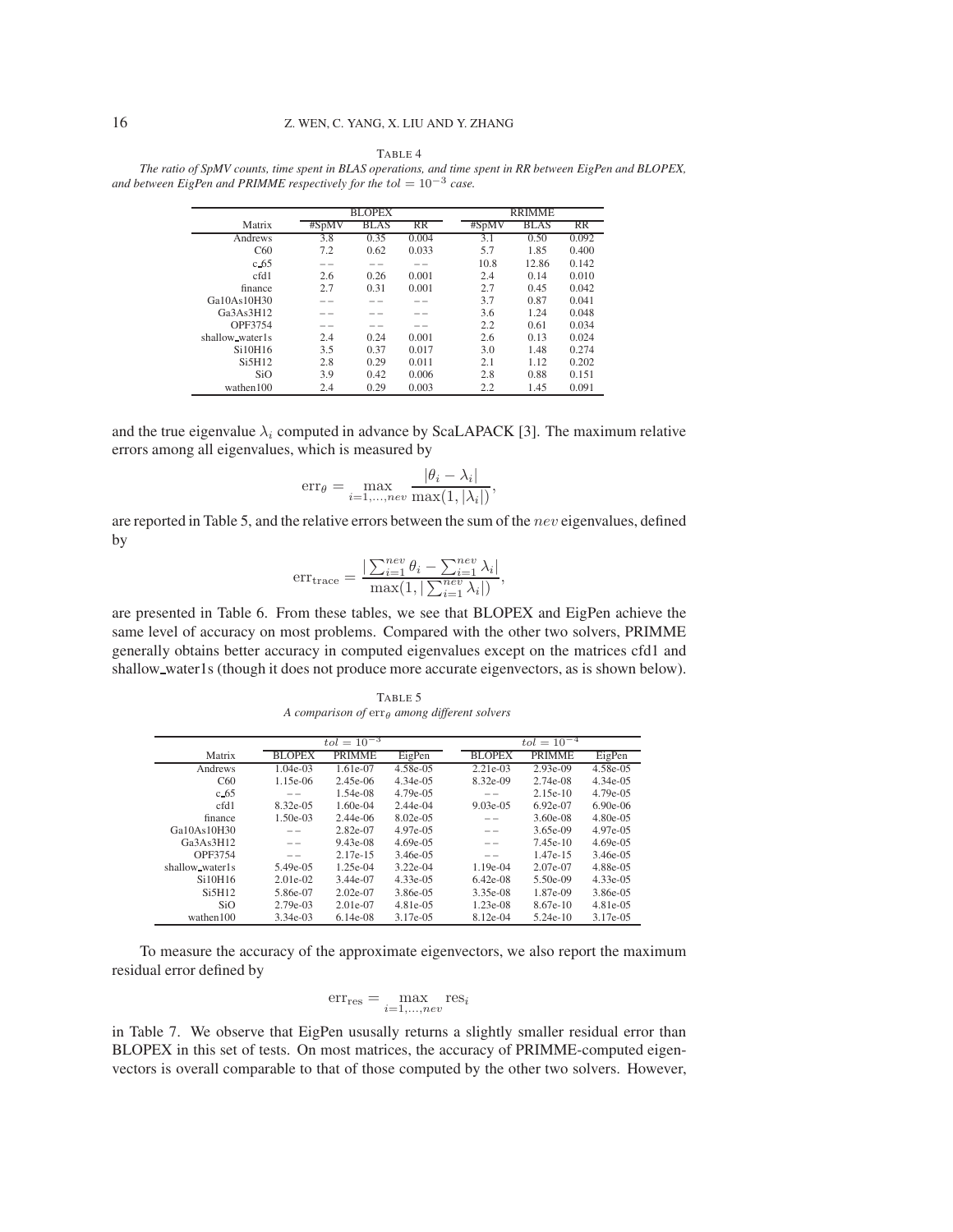|                    |               | $tol = 10^{-3}$ |            |              | $tol = 10^{-4}$ |             |
|--------------------|---------------|-----------------|------------|--------------|-----------------|-------------|
| Matrix             | <b>BLOPEX</b> | <b>PRIMME</b>   | EigPen     | <b>BLOPE</b> | PRIMME          | EigPen      |
| Andrews            | $4.33e-06$    | $2.98e-08$      | 4.56e-07   | $9.04e-06$   | $4.65e-10$      | $1.07e-07$  |
| C60                | 4.28e-08      | $6.03e-08$      | 7.84e-09   | $2.81e-10$   | 8.87e-10        | $9.01e-08$  |
| $c_{.65}$          |               | 1.19e-09        | 8.20e-07   |              | 1.68e-11        | 8.20e-07    |
| cfd1               | $5.60e-04$    | $9.51e-04$      | 3.57e-03   | $4.20e-0.5$  | $7.62e-06$      | $2.00e-0.5$ |
| finance            | $2.64e-0.5$   | 2.82e-07        | $1.39e-06$ |              | 3.86e-09        | 3.91e-07    |
| Ga10As10H30        |               | $5.42e-08$      | 3.07e-07   |              | $7.91e-10$      | 3.10e-07    |
| Ga3As3H12          |               | $1.74e-08$      | $1.01e-06$ |              | $2.12e-10$      | $1.01e-06$  |
| OPF3754            |               | $1.97e-16$      | 8.09e-07   |              | $1.97e-16$      | 8.09e-07    |
| shallow_water1s    | $2.14e-06$    | $3.44e-06$      | 1.65e-05   | $4.44e-07$   | $3.32e-08$      | $1.62e-06$  |
| Si10H16            | $4.66e-04$    | 1.76e-07        | $3.16e-06$ | 2.65e-09     | 2.41e-09        | $3.16e-06$  |
| Si <sub>5H12</sub> | 7.54e-08      | $4.28e-08$      | $1.20e-07$ | 2.37e-09     | 5.36e-10        | 5.50e-07    |
| SiO                | $4.16e-05$    | $2.02e-08$      | 1.17e-06   | $7.40e-10$   | $2.14e-10$      | 1.29e-06    |
| wathen100          | $2.00e-0.5$   | 1.09e-08        | 7.67e-08   | 3.30e-06     | $1.46e-10$      | 3.05e-07    |

TABLE 6 *A comparison of* errtrace *among different solvers*

since heuristics are occasionally invoked by PRIMME to declare near-convergence of some Ritz pairs, the final accuracy can sometimes be worse than the given tolerance, for example, on the matrices cfd1 and shallow\_water1s for  $tol = 10^{-3}$ .

TABLE 7 *A comparison of* errres *among different solvers*

|                 |               | $tol = \frac{}{10^{-3}}$ |            |               | $tol = 10^{-4}$ |             |
|-----------------|---------------|--------------------------|------------|---------------|-----------------|-------------|
| Matrix          | <b>BLOPEX</b> | <b>PRIMME</b>            | EigPen     | <b>BLOPEX</b> | <b>PRIMME</b>   | EigPen      |
| Andrews         | $9.97e-04$    | 7.18e-04                 | $6.34e-04$ | $9.99e-0.5$   | $6.31e-0.5$     | 4.37e-05    |
| C60             | $9.95e-04$    | 7.99e-04                 | 6.98e-04   | 9.95e-05      | 8.29e-05        | $7.22e-0.5$ |
| $c_{.65}$       |               | $1.12e-04$               | $1.57e-04$ |               | $1.10e-0.5$     | $4.62e-0.5$ |
| cfd1            | $1.00e-03$    | $1.09e-03$               | 5.57e-04   | $1.00e-04$    | $9.92e-0.5$     | 8.70e-05    |
| finance         | $1.00e-03$    | 7.89e-04                 | 7.34e-04   |               | 7.50e-05        | 8.34e-05    |
| Ga10As10H30     |               | $9.53e-04$               | 6.47e-04   |               | 8.89e-05        | 4.80e-05    |
| Ga3As3H12       | --            | $9.61e-04$               | $9.91e-04$ | - -           | 7.96e-05        | 5.85e-05    |
| OPF3754         |               | 2.45e-08                 | $2.61e-04$ |               | 2.55e-09        | $9.14e-08$  |
| shallow_water1s | $1.00e-03$    | 1.28e-03                 | $9.21e-04$ | $1.00e-04$    | $9.59e-0.5$     | 5.88e-05    |
| Si10H16         | $9.99e-04$    | 8.69e-04                 | 8.31e-04   | 9.98e-05      | 7.81e-05        | $9.27e-06$  |
| Si5H12          | 1.00e-03      | 7.98e-04                 | 7.74e-04   | $1.00e-04$    | 7.78e-05        | 8.92e-05    |
| SiO             | 9.98e-04      | 7.18e-04                 | 9.89e-04   | $1.00e-04$    | 8.02e-05        | 4.59e-05    |
| wathen100       | 1.00e-03      | $6.30e-04$               | $6.99e-04$ | 1.00e-04      | 7.07e-05        | $6.18e-0.5$ |

We understand that, under fixed test conditions, the performance of most solvers can in principle be optimized by extensively tuning parameters which we obviously did not attempt to do. The purpose of our numerical experiments in this section is not to pick winners for solving a particular problem set on a particular machine. Instead, we wish to establish that a preliminary code based on the proposed trace-penalty formulation could perform competitively under a rather generic setting, and even favorably under suitable conditions as we will show next.

5.5. Performance profile and dependency on eigenspace dimension. In this subsection, we examine how the three solvers perform when the number of desired eigenpairs ( $nev$ ) increases. For brevity, we only show results for two matrices Andrews and Ga3As3H12, but similar profiles can be observed for other matrices as well.

In the following experiments, we set the convergence tolerance to  $tol = 10^{-2}$  and  $nev$ to a set of increasing values {500, 1000, 1500, 2000, 2500, 3000}. We run all solvers on all 24 cores of the one computer node of Hopper. The wall-clock time measurements are plotted against nev for all solvers in Figure 3. BLOPEX are terminated after reaching the maximum wall-clock time limit of 6 hours when  $nev = 2500$  and 3000. We observe that EigPen always takes less amount of time to run than BLOPEX or PRIMME. The difference in wall-clock time increases quickly as nev increases. This observation suggests that the benefit of using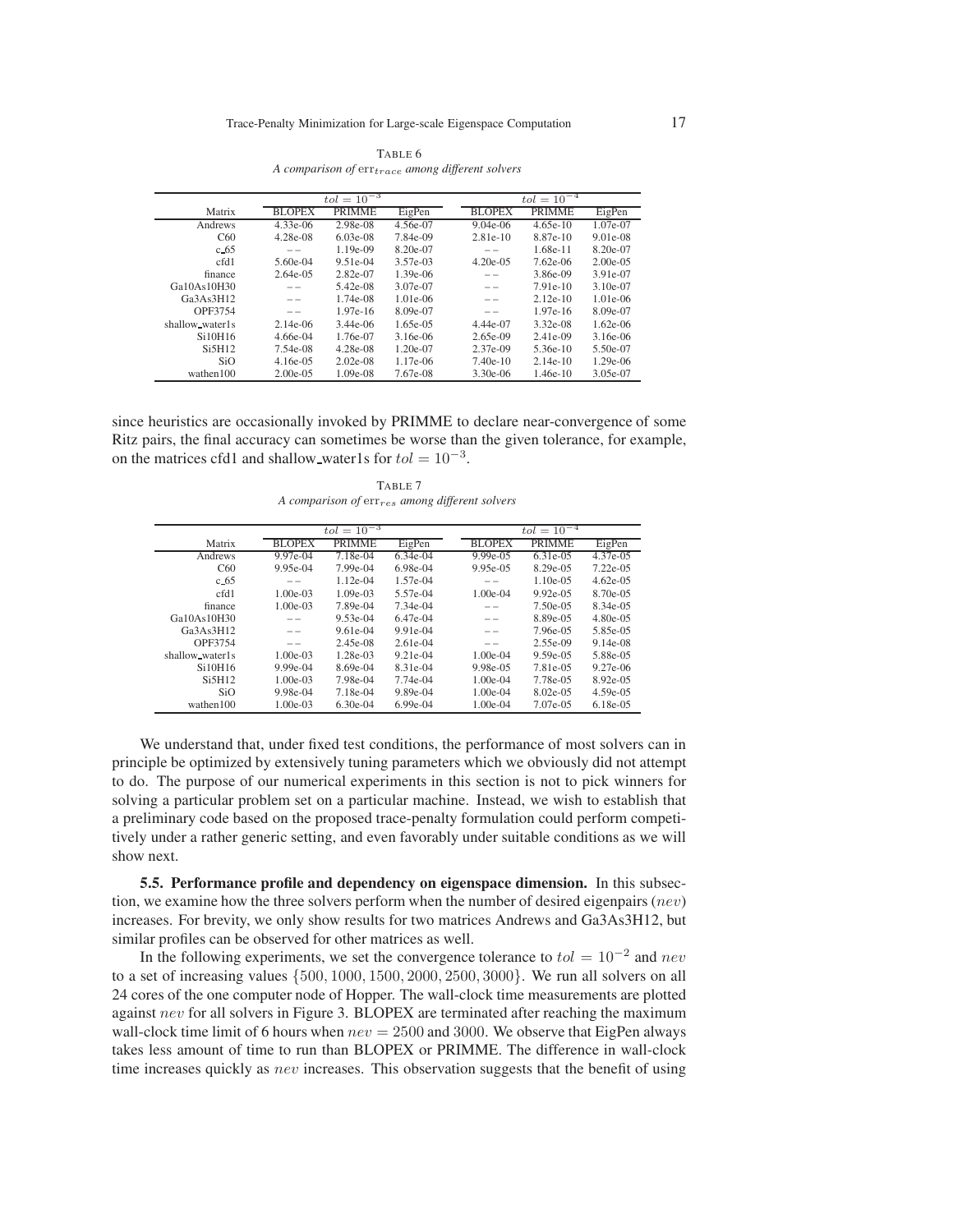EigPen become increasingly greater as nev becomes larger at least when the convergence tolerance is relatively large. The key reason that EigPen performs much better than BLOPEX for large nev is that, by performing far fewer RR steps, it is able to leverage BLAS3 operations that are highly optimized for Hopper (and other high performance computers). As nev increases, EigPen can achieve a higher level concurrency in SpMV compared to PRIMME. This is the main reason that makes EigPen perform better than PRIMME for large nev's.



FIG. 3. *A comparison of wall-clock times by BLOPEX, PRIMME and EigPen to compute* nev *eigenpairs of the matrices Andrews and Ga3As3H12 as* nev *increases.*

The tolerance  $tol = 10^{-2}$  used in Figure 3 may be considered too loose for some circumstances. We did try the same experiment with  $tol = 10^{-3}$  and obtained similar results. With all other conditions equal, as the value of *tol* decreases, the observed performance gap between EigPen (as it is implemented now) and others seems to gradually narrow and diminish.

In Figure 4, we show run times of four categories: sparse matrix vector multiplications (SpMV), dense matrix-matrix operations (BLAS3, including subroutines DGEMM, DSYMM, DSYRK, DSYTRS, DPOTRF, and DTRSM in BLAS and LAPACK), dense matrix-vector operations (mainly the subroutine DGEMV in BLAS2), Rayleigh-Ritz (RR, subroutines DSYGVD, DSYEVD, DGESVD in LAPACK) calculations, and matrix copying (the DLACPY subroutine in LAPACK). These are the major computational components of both EigPen and BLOPEX, albeit in different proportions. Two clarifications are in order here. Firstly, we categorize these subroutines only at the highest solver level. As such, any call to DGEMM inside the subroutine DSYEVD, for example, is not counted as in the BLAS3 category. Secondly, although the "correctness" of such a classification scheme may be debatable, it does not alter the overall fact, as is clearly shown by our computational results, that the category BLAS3 is much more scalable than the category RR on our test platform.

The run time of each category is measured in terms of the percentage of wall-clock time spent in that category over the total wall-clock time. We can clearly see that for EigPen the run time of BLAS3 dominates the entire computation in almost all cases. The BLAS3 time increases steadily as nev increases from 500 to 3000, while the SpMV time decreases steadily. The run time of RR is negligible. However, since our implementation of EigPen performs extra matrix copying when computing the gradient difference  $Y^j$  defined in (3.3) for the BB step size computation, the cost associated with such data movement is notable. In BLOPEX, the relative cost of SpMV is negligible as nev increase. However, the run time of RR increases more rapidly as nev increases. When  $nev \geq 1000$ , the run time of RR is higher than that of BLAS3. In PRIMME, the run time of BLAS2 increases steadily as nev increases. For most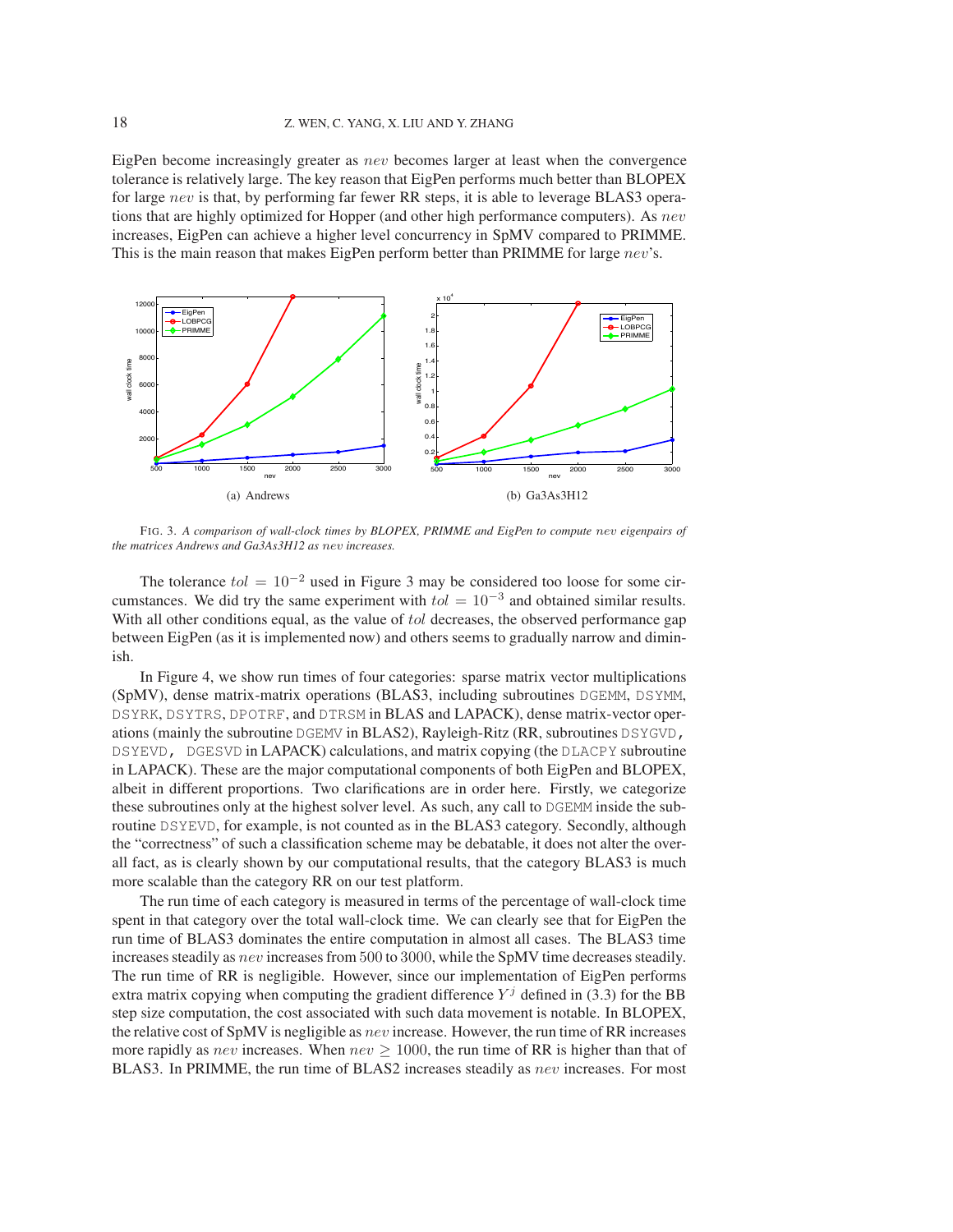cases, the run time of BLAS2 accounts for more than 40% of the total wall-clock time and the time percentage of the BLAS3 (of all sizes, large or small) is around 20%. On the other hand, the BLAS2 routine DGEMV is rarely called in either BLOPEX or EigPen.



FIG. 4. *A comparison of timing profile among EigPen, BLOPEX and PRIMME.*

Figures 3 and 4 clearly demonstrate that the advantages of the EigPen algorithm over the LOBPCG algorithm are due to fewer Rayleigh-Ritz calculations. This advantage is more pronounced when the number of eigenpairs to be computed (nev) is large because the cost of Rayleigh-Ritz calculation grows rapidly with respect to  $nev$  (and k). Although the complexity of the Rayleigh-Ritz calculation is the same as that associated with the dense matrix-matrix operations required for updating the approximate solution in EigPen, dense matrix-matrix operations can be implemented efficiently on modern high performance parallel computers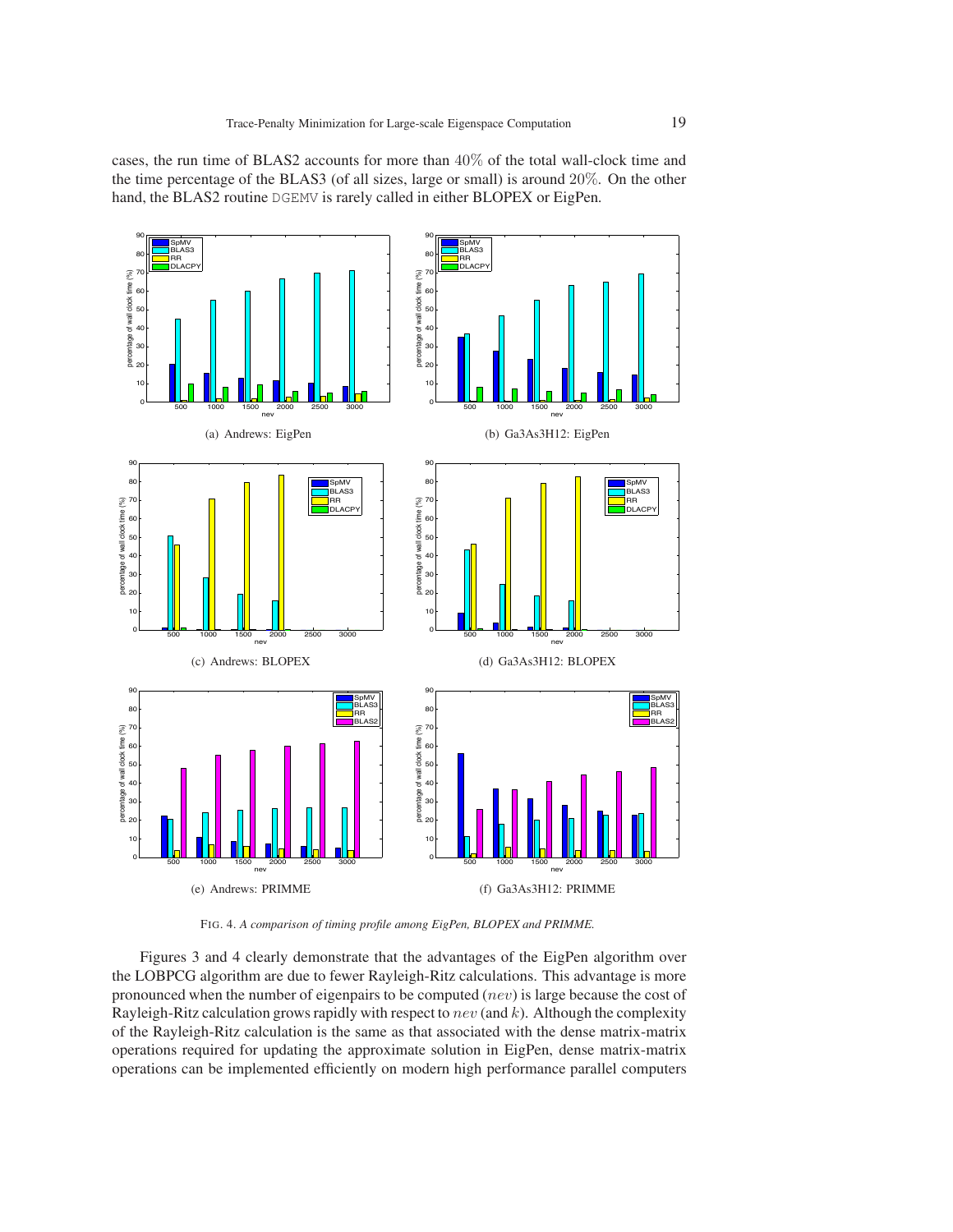whereas it is more difficult to achieve the same level of efficiency for RR calculations. As a result, by keeping the number of Rayleigh-Ritz calculations small in EigPen and making use of more BLAS3 operations, we can make it more efficient than BLOPEX for large nev values. When compared to PRIMME, the advantage of EigPen can be seen from a much lower percentage of the SpMV cost as well as the absence of BLAS2 operation.

5.6. Parallel scalability. In this subsection, we examine parallel scalability of BLOPEX, PRIMME and EigPen. For brevity, we again only show results for the two matrices, Andrews and Ga3As3H12, using  $nev = 1500$ , although similar results can be seen for other test problems as well. We define the speedup factor for running a code on p cores as

speedup-factor( $p$ ) =  $\frac{\text{wall-clock time for a single core run}}{\text{wall-clock time for a } p\text{-core run}}$ .

We only run 5 iterations for BLOPEX and EigPen and set  $\text{prime}$ . maxMatvecs = 5000 for PRIMME since the speedup factor should remain essentially unchanged as more iterations are performed.

Figure 5 shows the speedup factors associated with SpMV, BLAS3, RR and DLACPY, as well as the overall computation, when the parallelized Fortran codes are run with 2, 4, 8, 16 and 24 cores. As we can clearly see from the figure that the speedup factors for BLAS3 are nearly perfect when EigPen are run on as many as 24 cores. The scalability of SpMV is almost as good for the Ga3As3H12 problem. But it is slightly worse beyond 8 cores for the Andrews matrix, which we believe is due to a higher sparsity of the Andrews matrix that makes the effect of thread overhead more prominent in parallel SpMV calculations. However, the speedup factor for RR increases slowly with respect to the number of cores up to 8 cores, then it starts to decrease. Because computation in EigPen is heavily dominated by BLAS3 (and to a lesser extent by SpMV) that scales much better than RR, the overall scalability of EigPen is better than that of BLOPEX. In PRIMME, the operations SpMV and RR show little or no speedup throughout, while BLAS2 and BLAS3 operations provide a degree of initial speedup from 2 to 4 cores but no speedup afterwards from 8 to 24 cores. The best observed speedup factor for BLAS2 and BLAS3 is around 2 when 4 cores are used. Our experiments indicates that as the parameter primme.maxBlockSize increases to 50 or 100, the speedup factor of BLAS3 can reach a healthy level, but the total wall-clock time does not necessarily improve accordingly. On this particular computer node and this set of test problems, our experiments suggest that  $\text{prime}$ .  $\text{maxBlockSize} = 10$  appear to be a near optimal value, providing a good balance between scalability and running time, which was the reason that this value has been selected in our tests. The existing implementation of PRIMME has limited scalability because a small number of eigenpairs is computed at a time, making it a sequential process. Conceptually, it is possible to divide the spectrum into subintervals in advance and simultaneously run PRIMME all intervals. But this type of approach has its own difficulties in terms of appropriate strategies for dividing the spectrum, maintaining orthogonality, and making sure no eigenvalue is missed or double counted, to name a few.

5.7. Preconditioning for EigPen. One can also introduce a preconditioner in EigPen. The use of a preconditioner essentially amounts to a change of variable in the form of  $Y =$ LX. If an appropriate nonsingular L is chosen, substituting  $X = L^{-1}Y$  into (1.2) yields a problem with a better conditioned Hessian. It is straightforward to show that a preconditioned gradient method can be described by

(5.3) 
$$
X^{j+1} = X^j - \alpha^j M^{-1} \nabla f_\mu(X^j),
$$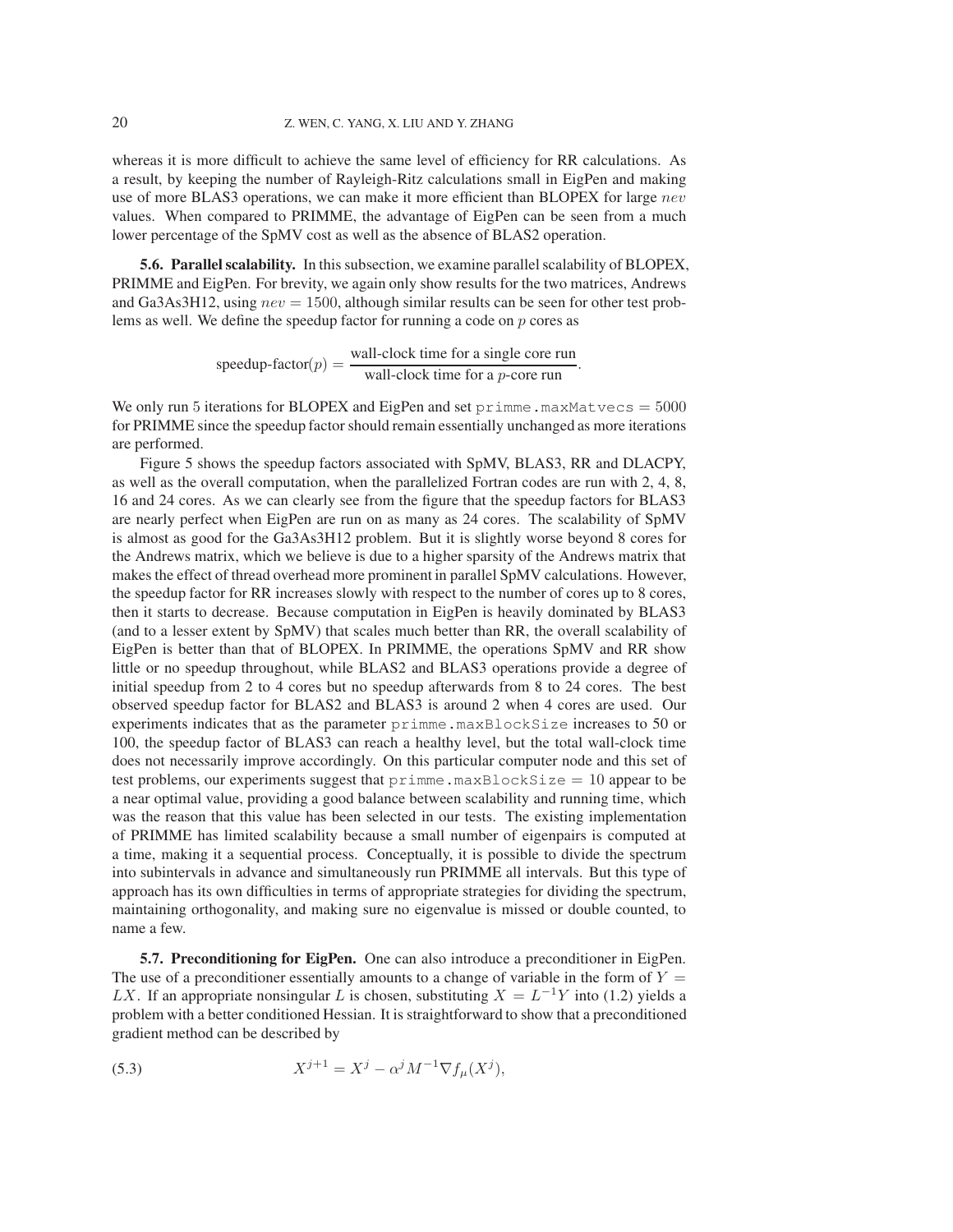

FIG. 5. *A comparison of speedup factor among EigPen, BLOPEX and PRIMME.*

where  $M = L<sup>T</sup>L$  is the preconditioner.

We now demonstrate that the performance of EigPen can be improved by preconditioning using two matrices "Benzene" and "SiH4" generated from KSSOLV [18] — a MATLAB toolbox for solving the Kohn-Sham equations arising from electronic structure calculation. The matrix dimension and the number of eigenvalues to be computed are  $(n, k) = (8407, 15)$ for "Benzene", and  $(n, k) = (2103, 4)$  for "SiH4". These are small matrices and the number of eigenvalues to be computed are relatively small as well. These matrices are not explicitly constructed, but are accessed through a matrix-vector multiplication function provided by KSSOLV. We choose to use KSSOLV, which uses a planewave expansion to discretize the Kohn-Sham problem, partly because it is well known that good preconditioners are available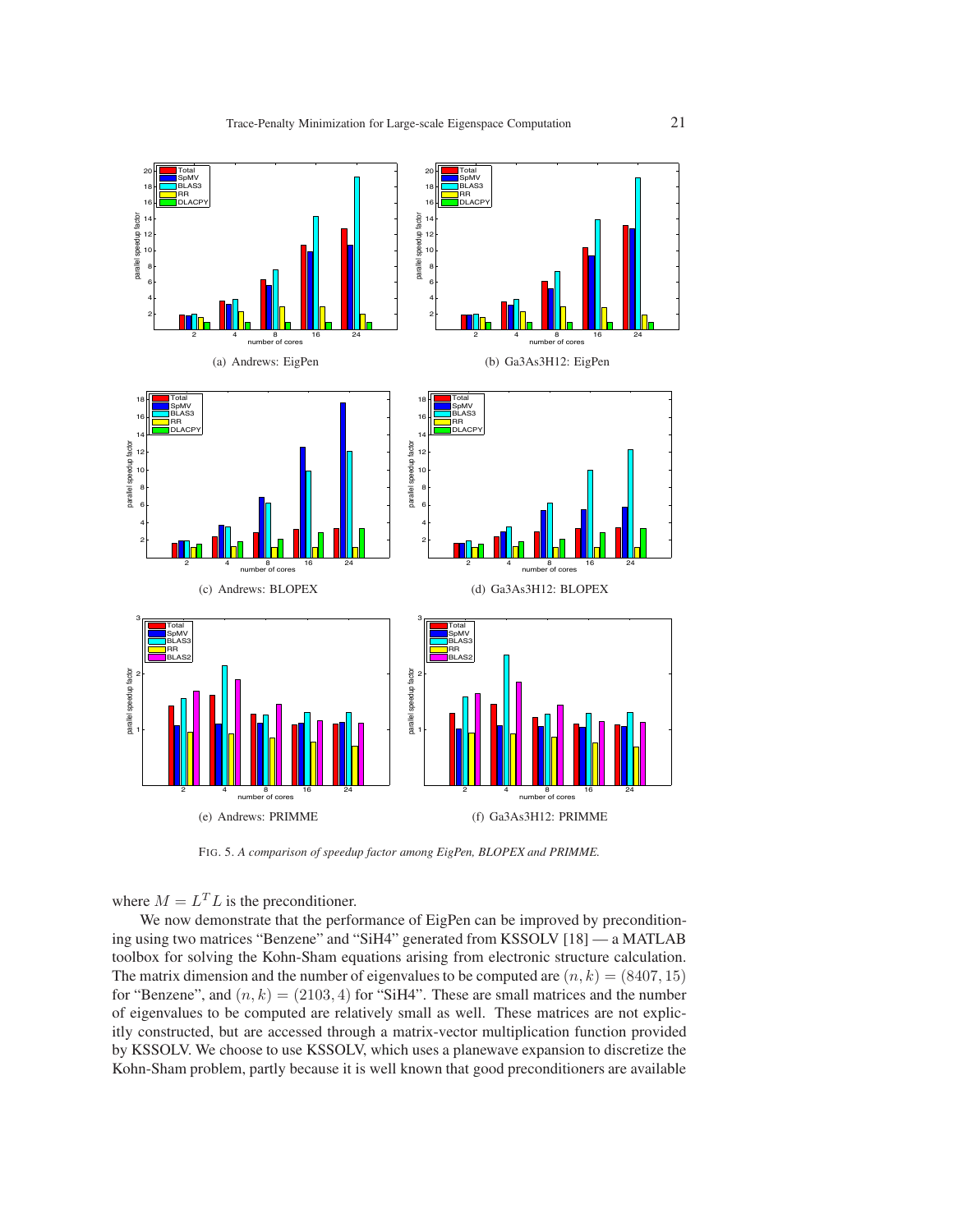for planewave discretized Kohn-Sham Hamiltonian [17], and partly because these preconditioners, which are diagonal in the Fourier space, are easy to extract from KSSOLV. Because KSSOLV is written in MATLAB, we choose to use the MATLAB version of EigPen , and compare its performance with the publicly released MATLAB version of LOBPCG<sup>5</sup>. Our experiments in this subsection are performed on a Dell Precision M4700 workstation with Intel i7-3720QM CPU at 2.60GHz  $(\times 8)$  and 16GB of memory running Ubuntu 12.04 and MATLAB 2013a.

We ran both EigPen and LOBPCG with and without a preconditioner. The convergence history of the preconditioned and unpreconditioned versions of EigPen are shown in Figure 6 for both matrices. Convergence is declared when the Frobenius norm of the gradient of the penalized trace is less than a tolerance of  $10^{-10}$ . We can clearly see that the use of a preconditioner reduces the number of EigPen iterations by a factor of two for these problems. In Table 8, we also list the number of gradient descent steps executed by EigPen (denoted by "GD"), the number of RR steps used by BLOPEX (denoted by "RR"), the total number of SpMVs used by both methods to reach convergence, the Frobenius norm of the residual of the computed Ritz pairs (denoted by "res") and the total wallclock time taken.

We can see that the number of SpMVs used by a preconditioned EigPen is two or three times the number of SpMVs used by LOBPCG, just like the unpreconditioned cases we reported earlier. We showed in both the cost analysis presented in section 4 and numerical experiments presented earlier in this section that the TTS used by EigPen can still be much lower than that used by LOBPCG even when EigPen performs three times as many SpMVs as those performed by LOBPCG. We do not see such an advantage in measured wallclock time here because the number of computed eigenvalues is relatively small for these problems. Hence the cost of RR is relatively low. We believe that for larger problems in which hundreds or thousands of eigenvalues are needed, the performance difference between the preconditioned versions of EigPen and LOBPCG will be similar to that between the unpreconditioned versions of these two algorithms.

TABLE 8 *A comparison without and with preconditioning*

|         | EigPen without / with preconditioning                                                                |             |     |      | BLOPEX without / with preconditioning |         |  |  |
|---------|------------------------------------------------------------------------------------------------------|-------------|-----|------|---------------------------------------|---------|--|--|
| Problem | res                                                                                                  | <b>SpMV</b> | res | time | SpMV                                  | $_{RR}$ |  |  |
|         | $\overline{3}$ iH4   7.2e-12/7.6e-12 0.9/0.5 520/244 130/61   9.9e-11/9.1e-11 2.7/0.9 402/112 111/28 |             |     |      |                                       |         |  |  |
|         | Benzene 4.1e-12/2.6e-11 16.1/8.3 3225/1590 215/106 1.0e-10/9.3e-11 20.0/6.1 1453/527 181/40          |             |     |      |                                       |         |  |  |

We should point out that it is generally not easy to identify an effective and efficient preconditioner for an eigenvalue problem. The purpose of presenting the above example is not to promote a particular pre-conditioner, but rather to demonstrate the fact that EigPen can indeed take advantage of a good pre-conditioner whenever it is available. The issue of preconditioning for our approach certainly remains a topic of further and more careful study.

6. Conclusion. The objective of this paper is to develop an algorithmic approach with elevated parallel scalability in order to effectively utilize massively parallel computers for large-scale eigenspace computation. We propose and study an unconstrained optimization model, called trace-penalty minimization, that requires no orthogonality by itself. Theoretically, with properly chosen penalty parameter values the proposed formulation yields the optimal eigenspace with fewer undesirable saddle points than the classic trace minimization model. Computationally, it enables unconstrained optimization techniques to compute approximate eigenspaces and, consequently, reduces the use of the Rayleigh-Ritz procedure.

<sup>5</sup>http://www.mathworks.com/matlabcentral/fileexchange/48-lobpcg-m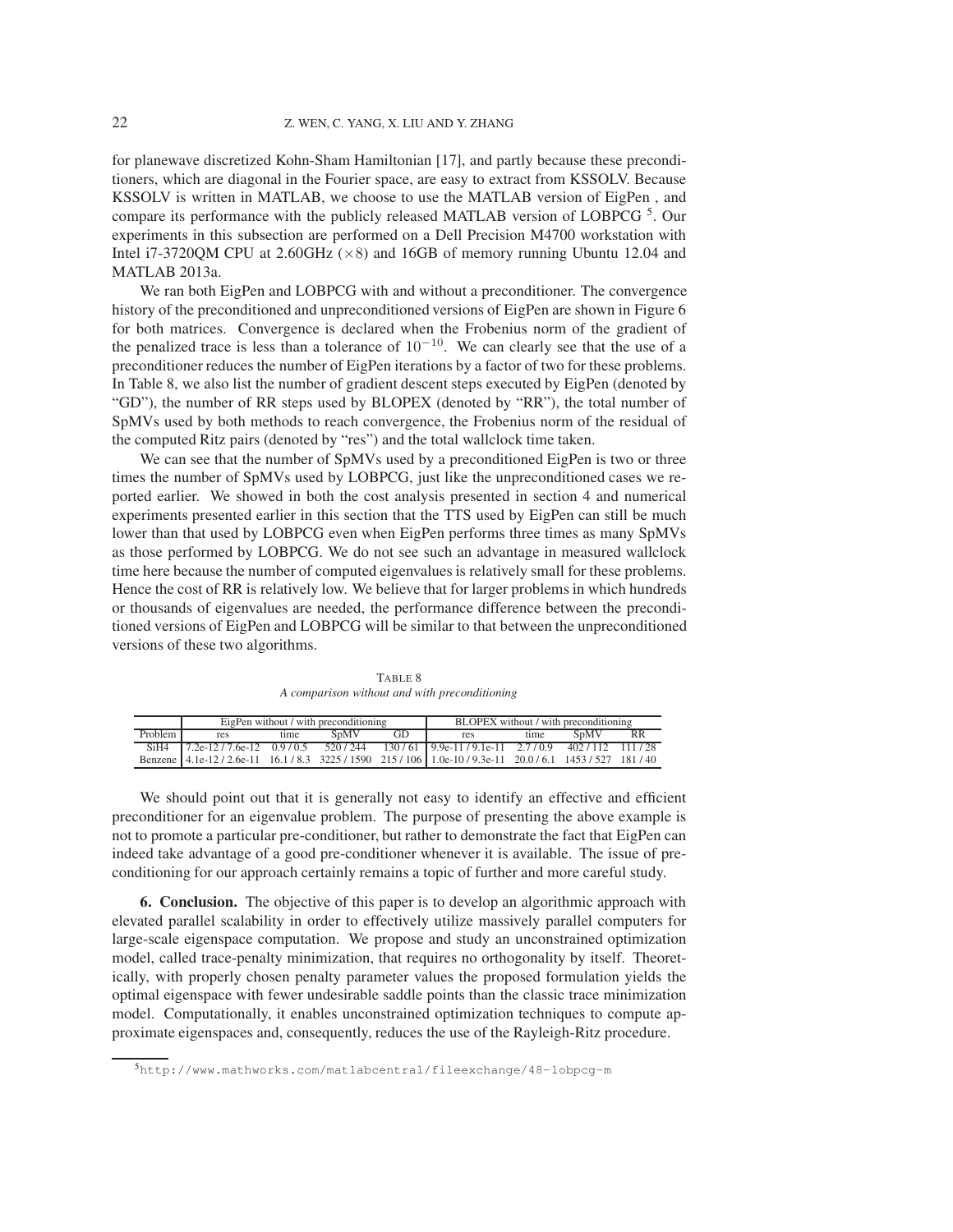

FIG. 6. *The iteration history of gradient norm on benzene and SiH4 without/with preconditioning of EigPen.*

The bottleneck preventing many existing eigensolvers from reaching high parallel scalability normally comes from one or more of the following three sources: sequential SpMVs, sequential basis orthogonalization or dense eigenvalue decomposition in the RR procedure. Being a block algorithm that utilizes block SpMVs, our approach also reduces the number of RR calls in exchange for highly scalable, BLAS3-rich dense matrix operations. Given that dense matrix-matrix multiplications have typically been optimized in high-performance mathematical libraries, our approach has the potential to take advantages of tens or hundreds of thousands-way concurrency on modern multi/many-core systems.

As a first step of numerical evaluation, we test our new eigensolver EigPen, based on solving the trace-penalty model by a gradient method, coded in Fortran and parallelized using OpenMP, in comparison to two state-of-the-art solvers. On a 24-core computer node, EigPen already provides competitive or even favorable performance when high-precision solutions are not required. Most importantly, our numerical results do confirm that EigPen clearly demonstrates a higher degree of parallel scalability, precisely due to the property that its computations are dominated by highly optimized BLAS3 operations, instead of either by the RR computation (including orthogonalization) or by sequential SpMVs.

The performance of EigPen can be further improved in several aspects, including speeding up convergence and improving accuracy, with the help of a number of techniques such as deflation and locking, polynomial filtering, and Newton-type methods. Two particularly important topics of investigation are (i) a comprehensive study of preconditioning issues, and (ii) a careful evaluation of the parallel efficiency of our approach using the Message Passing Interface (MPI).

Acknowledgements. The computational results were obtained at the National Energy Research Scientific Computing Center (NERSC), which is supported by the Director, Office of Advanced Scientific Computing Research of the U.S. Department of Energy under contract number DE-AC02-05CH11232. Z. Wen would like to thank Prof. Michael Ulbrich for hosting his visit at Technische Universität München. X. Liu would like to thank Prof. Yuhong Dai for discussing nonlinear programming techniques for eigenvalue computation. C. Yang would like to thank Dr. Eugene Vencharynski for helping test EigPen, especially the preconditioned version. The authors are grateful to Prof. Andreas Stathopoulos and two anonymous referees for their detailed and valuable comments and suggestions.

### Appendix A. Proofs of technical results.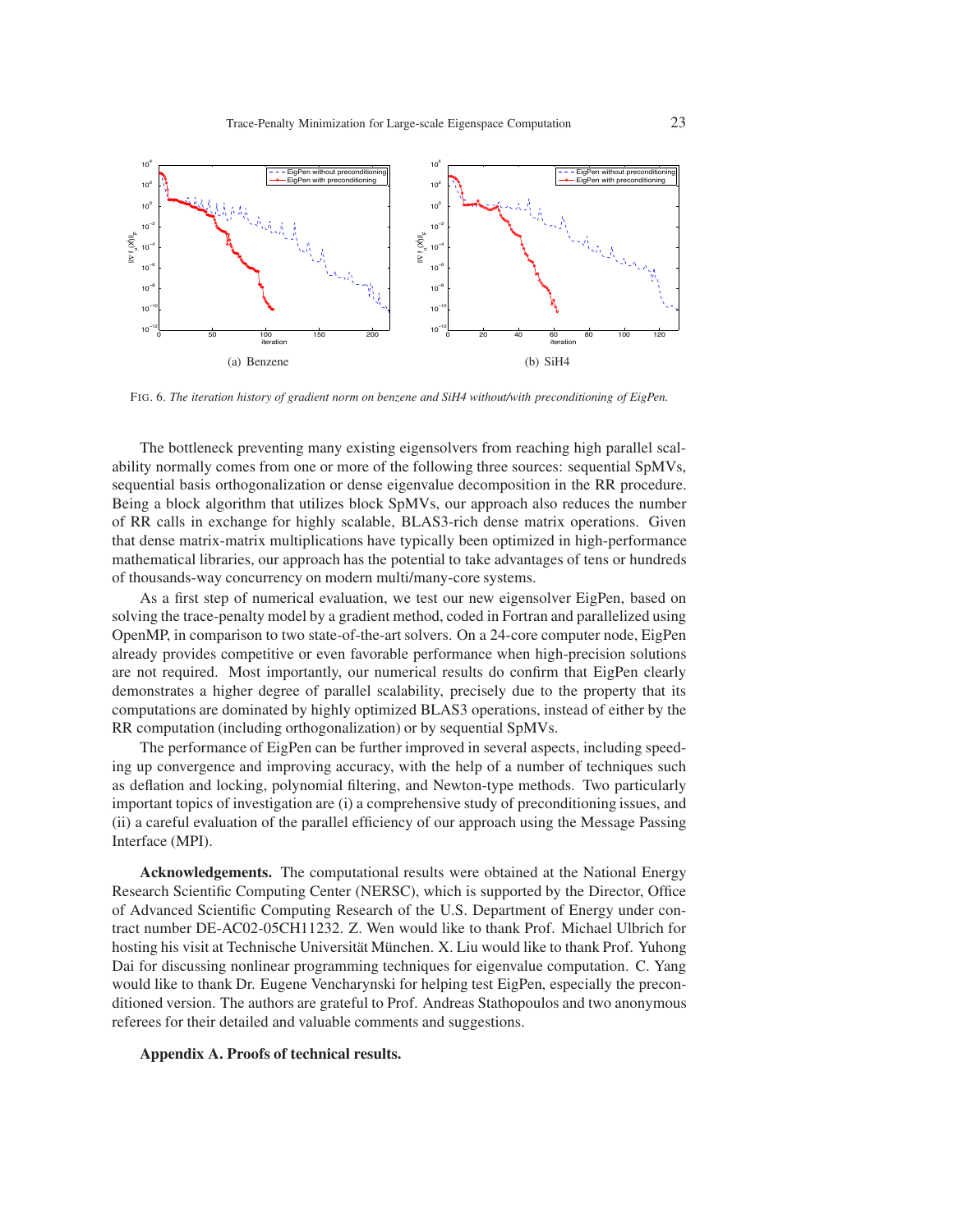A.1. Proof of Theorem 2.1. It can be easily seen that condition (2.3) is necessary for the existence of a rank-k stationary point. On the other hand, suppose that  $\mu$  satisfies (2.3). It is suffice to consider the representation  $X = UW$ , where U consists of any k eigenvectors of A and  $W \in \mathbb{R}^{k \times k}$ . Hence, we obtain

$$
2f_{\mu}(X) = \text{tr}(DWW^{\text{T}}) + \frac{\mu}{2} ||W^{\text{T}}W - I||_F^2,
$$

where  $D = Diag(d) \in \mathbb{R}^{k \times k}$  is a diagonal matrix with k eigenvalues of A on the diagonal corresponding to eigenvectors in  $U$ . A short calculation shows that

$$
2f_{\mu}(X) = \frac{\mu}{2} ||WW^{\mathrm{T}} + (D/\mu - I)||_F^2 + \text{tr}(D) - \frac{1}{2\mu} \text{tr}(D^2)
$$
  
\n
$$
\geq \frac{\mu}{2} ||(D/\mu - I)_+||_F^2 + \text{tr}(D) - \frac{1}{2\mu} \text{tr}(D^2)
$$
  
\n
$$
= \sum_{i=1}^k \left( \frac{\mu}{2} \left( \frac{d_i}{\mu} - 1 \right)_+^2 + d_i - \frac{d_i^2}{2\mu} \right) \equiv \sum_{i=1}^k \theta(d_i),
$$

where  $(t)_{+} = \max(0, t)$  and

$$
\theta(t) = \frac{\mu}{2} \left( \frac{t}{\mu} - 1 \right)_+^2 + t - \frac{t^2}{2\mu} = \begin{cases} t - \frac{t^2}{2\mu}, & t < \mu, \\ \mu/2, & t \ge \mu. \end{cases}
$$

Note that  $\theta(t)$  is monotonically nondecreasing since  $\theta'(t) = 1 - t/\mu > 0$  in  $(-\infty, \mu)$ . Substituting the formulation of  $\hat{X}$  defined in (2.4) into  $f_{\mu}(\hat{X})$ , we obtain

$$
2f_{\mu}(\hat{X}) = \text{tr}(\Lambda_k) - \frac{1}{2\mu} \text{tr}(\Lambda_k^2) = \sum_{i=1}^k \theta(\lambda_i) \le 2f_{\mu}(X),
$$

which verifies that  $\hat{X}$  is a global minimizer. This completes the proof.  $\Box$ 

**A.2. Proof of Theorem 2.2.** We only prove the first statement by showing that for  $\mu \in$  $(\max(0, \lambda_k), \lambda_n)$  any stationary point other than the global minimizers can only be saddle points. Without loss of generality, consider stationary points in the form of

(A.1) 
$$
\hat{X} = U[P(I - D/\mu)]^{1/2} = U[(I - D/\mu)P]^{1/2},
$$

where  $AU = UD$ ,  $U<sup>T</sup>U = I$ , D is diagonal, and  $P \in \mathbb{R}^{k \times k}$  is a diagonal, projection matrix with diagonal entries

(A.2) 
$$
P_{ii} = \begin{cases} 0, & \text{if } \mu \leq D_{ii}, \\ 0 \text{ or } 1, & \text{otherwise.} \end{cases}
$$

Substituting  $(A.1)$  into the Hessian formula  $(2.7)$ , we obtain

(A.3) 
$$
\nabla^2 f_\mu(\hat{X})(S) = AS - S(\mu(I - P) + DP) + \mu \hat{X}(S^T \hat{X} + \hat{X}^T S).
$$

We next show that there exist different matrices  $S \in \mathbb{R}^{n \times k}$  at which  $tr(S^T \nabla^2 f_u(\hat{X})(S))$ takes opposite signs, unless the stationary point  $\ddot{X}$  is constructed from eigenvectors associated with a set of  $k$  smallest eigenvalues which corresponds to the global minimum.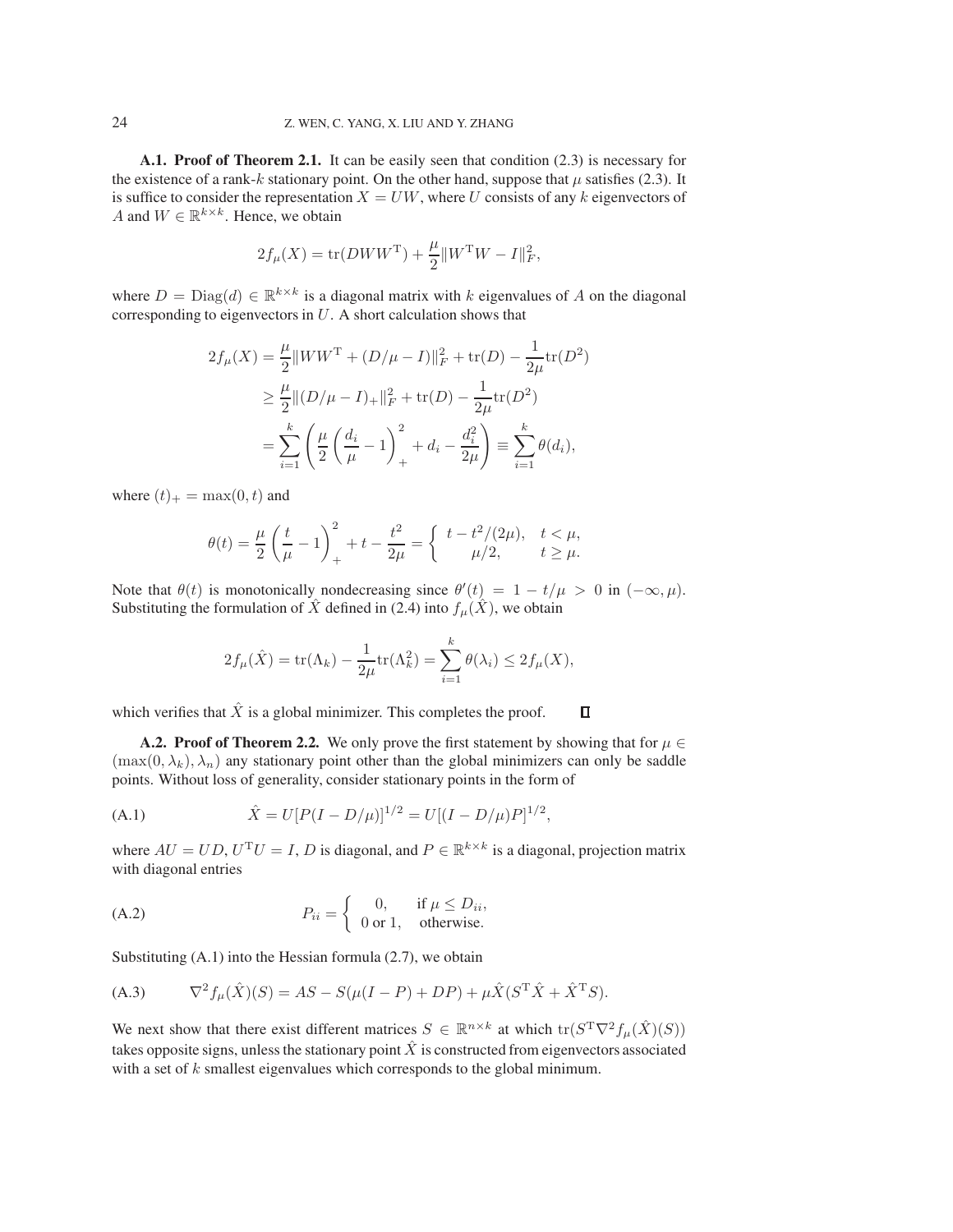First assume that  $\hat{X}$  has full rank. Then  $\mu I \succ D$  and  $P = I$  in (A.1). Letting  $P = I$  in (A.3) yields

$$
\nabla^2 f_\mu(\hat{X})(S) = AS - SD + \mu \hat{X}(S^{\mathrm{T}} \hat{X} + \hat{X}^{\mathrm{T}} S).
$$

For  $S = U$ , we have  $S^T \hat{X} = \hat{X}^T S = (I - D/u)^{1/2}$  and

$$
\text{tr}(S^{\text{T}} \nabla^2 f_{\mu}(\hat{X})(S)) = 0 + 2 \text{tr}(\mu I - D) > 0.
$$

On the other hand, if  $\hat{X}$  is not a global minimizer, without loss of generality we can assume that U contains  $q_i$  but not  $q_i$  where  $\lambda_i < \lambda_j$ . Let S contain all zero columns except a single nonzero column that is  $q_i$  at the position so that the only nonzero column of  $SD$  is  $q_i\lambda_j$ . For such an S, we have  $S^T \hat{X} = 0$  and

$$
\operatorname{tr}(S^{\mathrm{T}}\nabla^2 f_\mu(\hat{X})(S)) = q_i^{\mathrm{T}}(Aq_i - q_i\lambda_j) + \mu \operatorname{tr}(S^{\mathrm{T}}\hat{X}(S^{\mathrm{T}}\hat{X} + \hat{X}^{\mathrm{T}}S)) = (\lambda_i - \lambda_j) < 0.
$$

Hence, all full-rank stationary points are saddle points except the global minimizers.

We now consider the rank-deficient case, namely, there exists at least one zero entry in the diagonal of P, say  $P_{ii} = 0$  for some  $i \in [1, k]$ . Let U be the remaining matrix after deleting the *i*-th column from U. Since rank( $\overline{U}$ ) = k−1, there must exist at least one column, denoted by  $q_j$ , of  $Q_k$  that is not contained in  $\overline{U}$ . Then it holds  $q_j^{\mathrm{T}}\overline{U} = 0$  and  $q_j^{\mathrm{T}} A q_j \leq \lambda_k$ . Let S contain all zero columns except one nonzero column that is  $q_i$  at the *i*-th position so that both  $SP = 0$  and  $S^T \hat{X} = 0$ . Consequently, in view of (A.3) we have

$$
\text{tr}(S^T \nabla^2 f_\mu(\hat{X})(S)) = q_j^T A q_j - \mu + \mu \, \text{tr}(S^T \hat{X} (S^T \hat{X} + \hat{X}^T S)) \le (\lambda_k - \mu) + 0 < 0.
$$

On the other side, let S contain all zero columns except that the *i*-th column is  $q_n$ . For any integer  $l \in [1, k]$ , if the column  $U_l = q_n$ , then it can shown that  $P_{ll} = 0$  and  $q_n^T \hat{X}_l = 0$ . Otherwise, the column  $U_l \neq q_n$ , thus  $q_n^T U_l = 0$  which implies  $q_n^T \hat{X} = 0$ . By our assumption,  $\mu < q_n^{\rm T} A q_n = \lambda_n$ . Hence,  $\text{tr}(S^{\rm T} \nabla^2 f_\mu(\hat{X})(S)) = \lambda_n - \mu > 0$ . This completes the proof.  $\Box$ 

**A.3. Proof of Lemma 2.3.** Consider any  $S \in Q_k^{\perp}$ . In view of (2.7) and (2.4),

$$
(A.4) \quad S^{\mathrm{T}}\nabla^{2} f_{\mu}(\hat{X})(S) = S^{\mathrm{T}}AS + \mu S^{\mathrm{T}}S(\hat{X}^{\mathrm{T}}\hat{X} - I) = S^{\mathrm{T}}AS - S^{\mathrm{T}}SV\Lambda_{k}V^{\mathrm{T}},
$$

where  $V \in \mathbb{R}^{k \times k}$  is orthogonal. Since the columns of S are contained in the eigenspace associated with  $\{\lambda_{k+1}, \dots, \lambda_n\}$  and  $\text{tr}(S^T S)=1$ , we obtain

$$
\lambda_{k+1} \le \text{tr}(S^{\text{T}}AS) \le \lambda_n.
$$

On the other hand, we note that both  $tr(S^{T}S(V\Lambda_{k}V^{T}-\lambda_{1}I))$  and  $tr(S^{T}S(\lambda_{k}I-V\Lambda_{k}V^{T}))$ are nonnegative, since both are traces for products of symmetric positive semidefinite matrices. These two inequalities imply that

$$
\lambda_1 \le \text{tr}(S^{\text{T}}SV\Lambda_k V^{\text{T}}) \le \lambda_k,
$$

given the fact that  $tr(S^{T}S)=1$ . From (A.4), (A.5) and (A.6) we deduce

(A.7) 
$$
\lambda_{k+1} - \lambda_k \leq \text{tr}\left(S^T \nabla^2 f_\mu(\hat{X})(S)\right) \leq \lambda_n - \lambda_1,
$$

which proves that the left-hand side of  $(2.8)$  is no greater than the right hand side of  $(2.8)$ . Furthermore, the lower and upper bounds in  $(A.7)$  are attained at the  $n \times k$  rank-one matrices  $S = [0 \cdots 0 q_{k+1}]$  and  $S = [q_n 0 \cdots 0]$ , respectively. Therefore, the equality in (2.8) must hold, which completes the proof.Л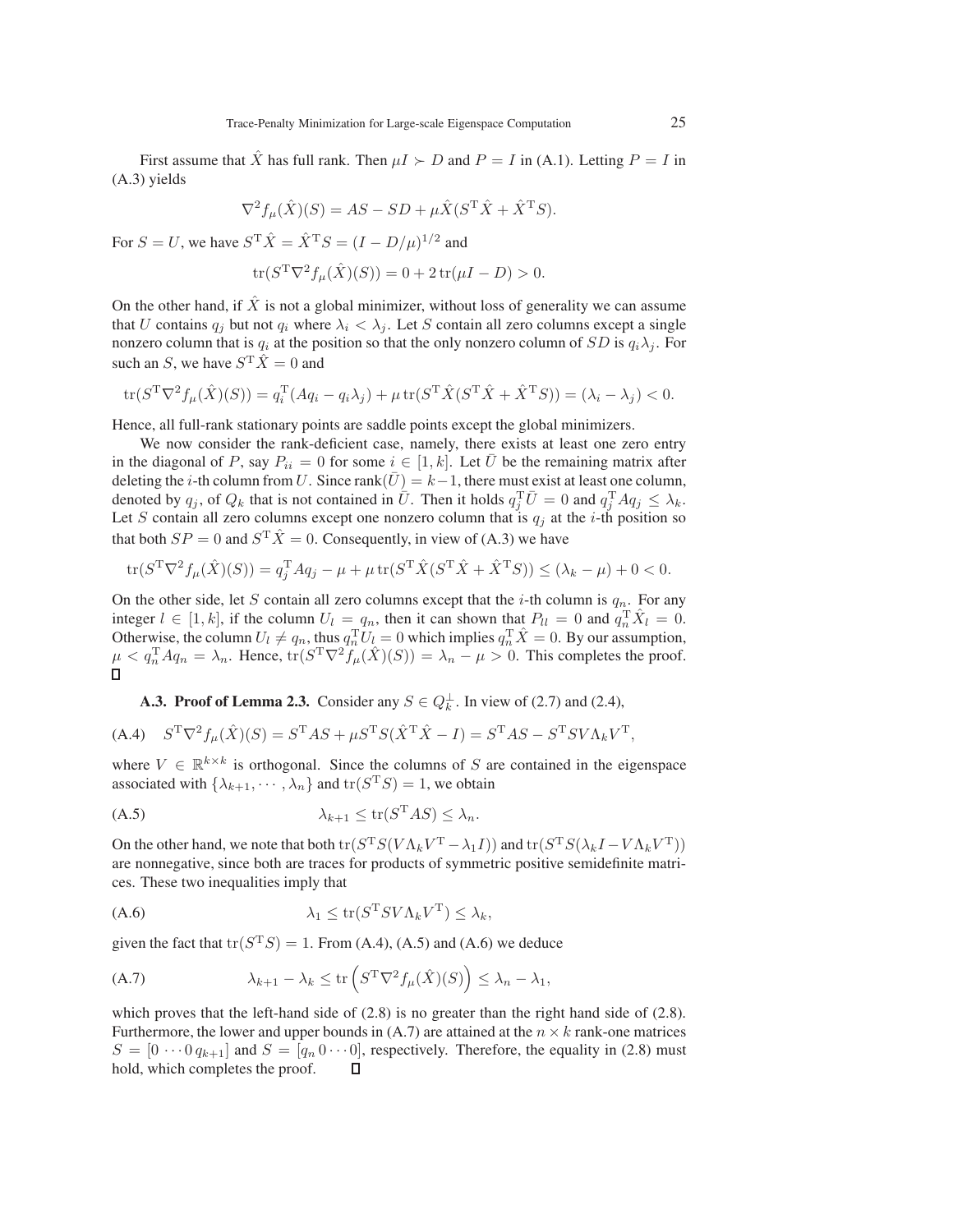A.4. Proof of Proposition 3.1. Suppose that  $X^{j+1}$  is rank deficient. Then there exists a nonzero vector u such that  $X^{j+1}u = 0$ . In view of (3.1), we have

$$
(A.8) \t\t X^j u - \alpha^j \nabla f_\mu(X^j) u = 0.
$$

Hence, (3.2) holds under  $\lambda = 1/\alpha^{j}$  after multiplying both sides of (A.8) by  $(X^{j})^{\mathrm{T}}/\alpha^{j}$ . Due to the full rank of  $X^j$ ,  $(X^j)$ <sup>T</sup> $(X^j)$  is positive definite. The expression of the gradient in (2.5) implies that  $(X^{j})^{\mathrm{T}}\nabla f_{\mu}(X^{j})$  is symmetric. Therefore, (3.2) is a generalized symmetric eigenvalue problem. The second part of the proposition follows directly from (A.8).  $\Box$ 

**A.5. Proof of Lemma 3.2.** Since  $U \in \mathbb{R}^{n \times d}$  is a basis of S, the solution of (3.7) can be expressed as  $X = UW$  for some  $W \in \mathbb{R}^{d \times k}$ . Substituting  $X = UW$  into (3.7) and noting that  $U^{T}AU = \Sigma$  and  $U^{T}U = I$ , we reduce (3.7) to

(A.9) 
$$
\min_{W \in \mathbb{R}^{d \times k}} f_{\mu}(UW) = \frac{1}{2} \text{tr}(W^{\text{T}} \Sigma W) + \frac{\mu}{4} ||W^{\text{T}} W - I||_F^2.
$$

Using the fact that  $\Sigma$  is a diagonal matrix, it can be verified (see Theorem 2.1) that  $W =$  $(D \ 0)^T$ , with the diagonal matrix D defined as in (3.10), is indeed a solution of (A.9). Therefore,  $Y = UW = U<sub>k</sub>D$ . П

#### **REFERENCES**

- [1] E. ANDERSON, Z. BAI, J. DONGARRA, A. GREENBAUM, A. MCKENNEY, J. DU CROZ, S. HAMMER-LING, J. DEMMEL, C. BISCHOF, AND D. SORENSEN, *Lapack: a portable linear algebra library for high-performance computers*, in Proceedings of the 1990 ACM/IEEE conference on Supercomputing, Supercomputing '90, IEEE Computer Society Press, 1990, pp. 2–11.
- [2] JONATHAN BARZILAI AND JONATHAN M. BORWEIN, *Two-point step size gradient methods*, IMA J. Numer. Anal., 8 (1988), pp. 141–148.
- [3] L. S. BLACKFORD, J. CHOI, A. CLEARY, E. D'AZEUEDO, J. DEMMEL, I. DHILLON, S. HAMMARLING, G. HENRY, A. PETITET, K. STANLEY, D. WALKER, AND R. C. WHALEY, *ScaLAPACK user's guide*, Society for Industrial and Applied Mathematics, Philadelphia, PA, USA, 1997.
- [4] R. COURANT, *Variational methods for the solution of problems of equilibrium and vibrations*, Bull. Amer. Math. Soc., 49 (1943), pp. 1–23.
- [5] Y. H. DAI, *On the nonmonotone line search*, J. Optim. Theory Appl., 112 (2002), pp. 315–330.
- [6] L. GRIPPO, F. LAMPARIELLO, AND S. LUCIDI, *A nonmonotone line search technique for Newton's method*, SIAM J. Numer. Anal., 23 (1986), pp. 707–716.
- [7] A. KNYAZEV, M. ARGENTATI, I. LASHUK, AND E. OVTCHINNIKOV, *Block locally optimal preconditioned eigenvalue xolvers (blopex) in hypre and petsc*, SIAM Journal on Scientific Computing, 29 (2007), pp. 2224–2239.
- [8] ANDREW V. KNYAZEV, *Toward the optimal preconditioned eigensolver: locally optimal block preconditioned conjugate gradient method*, SIAM J. Sci. Comput., 23 (2001), pp. 517–541.
- [9] L. KRONIK, A. MAKMAL, M. TIAGO, M. M. G. ALEMANY, X. HUANG, Y. SAAD, AND J. R. CHE-LIKOWSKY, *PARSEC – the pseudopotential algorithm for real-space electronic structure calculations: recent advances and novel applications to nanostructures*, Phys. Stat. Solidi. (b), 243 (2006), pp. 1063– 1079.
- [10] R. B. LEHOUCQ, D. C. SORENSEN, AND C. YANG, *ARPACK users' guide: Solution of large-scale eigenvalue problems with implicitly restarted Arnoldi methods*, vol. 6 of Software, Environments, and Tools, Society for Industrial and Applied Mathematics (SIAM), Philadelphia, PA, 1998.
- [11] JORGE NOCEDAL AND STEPHEN J. WRIGHT, *Numerical Optimization*, Springer Series in Operations Research and Financial Engineering, Springer, New York, second ed., 2006.
- [12] YOUSEF SAAD, JAMES R. CHELIKOWSKY, AND SUZANNE M. SHONTZ, *Numerical methods for electronic structure calculations of materials*, SIAM Rev., 52 (2010), pp. 3–54.
- [13] AHMED H. SAMEH AND JOHN A. WISNIEWSKI, *A trace minimization algorithm for the generalized eigenvalue problem*, SIAM Journal on Numerical Analysis, 19 (1982), pp. pp. 1243–1259.
- [14] ANDREAS STATHOPOULOS AND JAMES R. MCCOMBS, *Nearly optimal preconditioned methods for hermitian eigenproblems under limited memory. Part II: Seeking many eigenvalues*, SIAM Journal on Scientific Computing, 29 (2007), pp. 2162–2188.